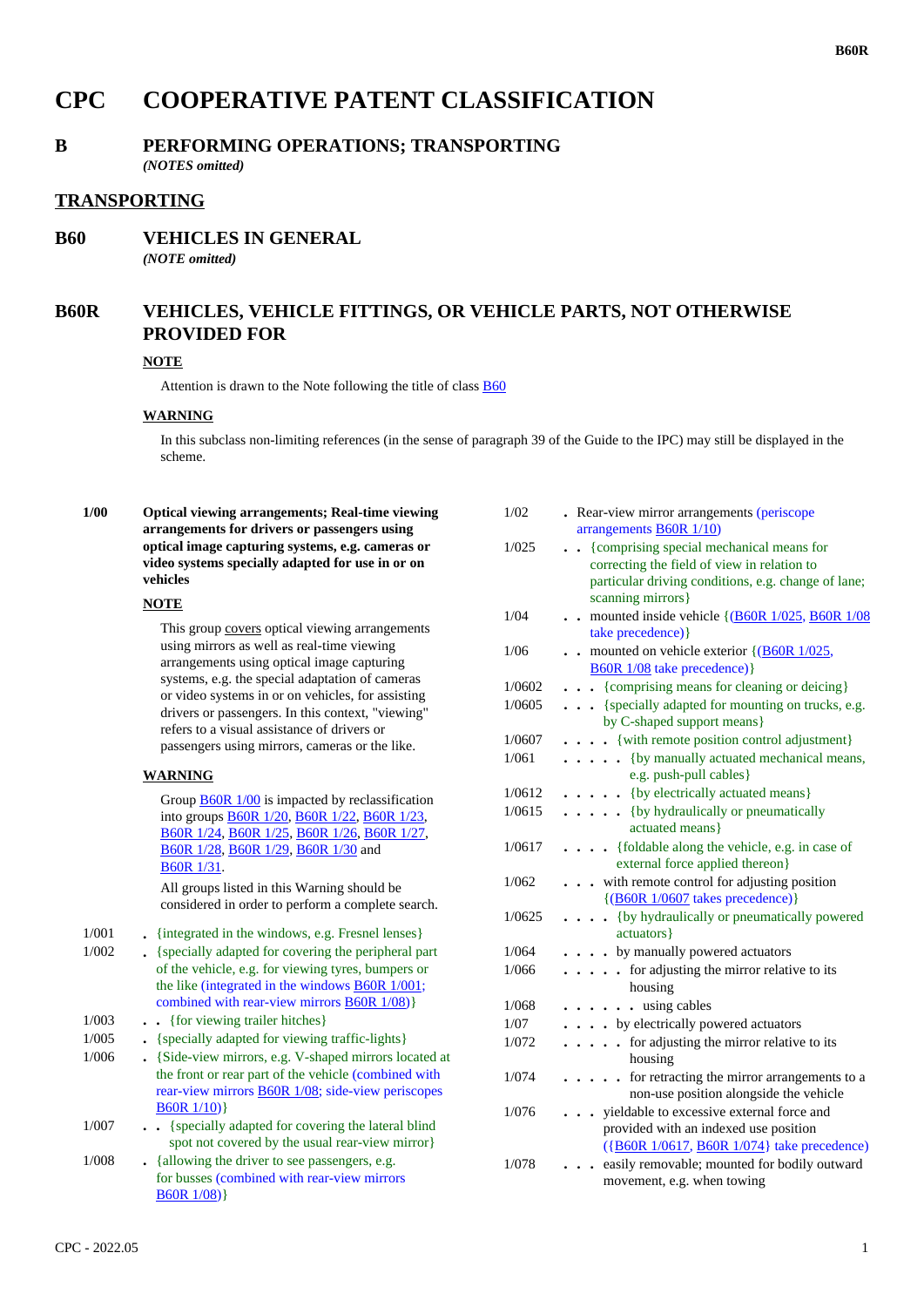| 1/08      | . involving special optical features, e.g. avoiding<br>blind spots {, e.g. convex mirrors; Side-by-                                   |
|-----------|---------------------------------------------------------------------------------------------------------------------------------------|
|           | side associations of rear-view and other mirrors                                                                                      |
| 1/081     | (B60R 1/025, B60R 1/10 take precedence)}<br>{avoiding blind spots, e.g. by using a side-by-                                           |
|           | side association of mirrors}                                                                                                          |
| 1/082     | {using a single wide field mirror or an                                                                                               |
|           | association of rigidly connected mirrors}                                                                                             |
| 1/083     | • {Anti-glare mirrors, e.g. "day-night" mirrors}                                                                                      |
| 1/084     | {using a removable filtering or hiding screen<br>$\ddot{\phantom{a}}$<br>(associated with windows or windscreens<br><b>B60J 3/00)</b> |
| 1/085     | • {using a combination of interchangeable<br>reflecting surfaces, e.g. reversible mirrors}                                            |
| 1/086     | {using a mirror angularly movable between<br>a position of use and a non-glare position                                               |
|           | reflecting a dark field to the user, e.g.                                                                                             |
|           | situated behind a transparent glass used                                                                                              |
|           | as low-reflecting surface; Wedge-shaped                                                                                               |
|           | mirrors}                                                                                                                              |
| 1/087     | {with remote or automatic control means}                                                                                              |
| 1/088     | . {using a cell of electrically changeable                                                                                            |
|           | optical characteristic, e.g. liquid-crystal or<br>electrochromic mirrors}                                                             |
|           |                                                                                                                                       |
| 1/089     | {using a liquid filtering layer of variable<br>thickness }                                                                            |
| 1/10      | Front-view mirror arrangements; {(specially                                                                                           |
|           | adapted for covering the peripheral part of the                                                                                       |
|           | vehicle <b>B60R</b> 1/002)}; Periscope arrangements                                                                                   |
|           | {, i.e. optical devices using combinations of                                                                                         |
|           | mirrors, lenses, prisms or the like (specially adapted                                                                                |
|           | for covering the peripheral part of the vehicle                                                                                       |
|           | B60R 1/002; for viewing traffic-lights B60R 1/005);                                                                                   |
|           | Other mirror arrangements giving a view from<br>above or under the vehicle}                                                           |
| 1/105     | {Optical arrangements giving a view under the<br>$\sim$                                                                               |
|           | vehicle, e.g. using periscopes}                                                                                                       |
| 1/12      | Mirror assemblies combined with other articles, e.g.                                                                                  |
|           | clocks                                                                                                                                |
| 1/1207    | . . {with lamps; with turn indicators}                                                                                                |
| 2001/1215 | {with information displays}                                                                                                           |
| 2001/1223 | {with sensors or transducers}                                                                                                         |
| 2001/123  | {with thermometers}                                                                                                                   |
| 2001/1238 | {with vanity mirrors}                                                                                                                 |
| 2001/1246 | {with clocks}                                                                                                                         |
| 2001/1253 | {with cameras, video cameras or video screens}                                                                                        |
| 2001/1261 | {with antennae}                                                                                                                       |
| 2001/1269 | {with sun visors}                                                                                                                     |
| 2001/1276 | {with radio receivers, loud-speakers or buzzers}                                                                                      |
| 2001/1284 | {with communication systems other than radio-                                                                                         |
|           | receivers, e.g. keyless entry systems, navigation                                                                                     |
|           | systems; with anti-collision systems}                                                                                                 |
| 2001/1292 | {with holding means for personal articles}                                                                                            |

| 1/20  | . Real-time viewing arrangements for drivers or<br>passengers using optical image capturing systems,<br>e.g. cameras or video systems specially adapted for<br>use in or on vehicles |
|-------|--------------------------------------------------------------------------------------------------------------------------------------------------------------------------------------|
|       | WARNING                                                                                                                                                                              |
|       | Groups $\underline{B60R}$ 1/20 – $\underline{B60R}$ 1/31 are incomplete<br>pending reclassification of documents from<br>group <b>B60R</b> 1/00.                                     |
|       | All groups listed in this Warning should be<br>considered in order to perform a complete<br>search.                                                                                  |
| 1/22  | for viewing an area outside the vehicle, e.g. the<br>exterior of the vehicle                                                                                                         |
| 1/23  | . . with a predetermined field of view                                                                                                                                               |
| 1/24  | . in front of the vehicle                                                                                                                                                            |
| 1/25  | . to the sides of the vehicle                                                                                                                                                        |
| 1/26  | to the rear of the vehicle                                                                                                                                                           |
| 1/27  | providing all-round vision, e.g. using<br>.<br>omnidirectional cameras                                                                                                               |
| 1/28  | . . with an adjustable field of view                                                                                                                                                 |
| 1/29  | • for viewing an area inside the vehicle, e.g. for                                                                                                                                   |
| 1/30  | viewing passengers or cargo<br>providing vision in the non-visible spectrum, e.g.<br>night or infrared vision                                                                        |
| 1/31  | providing stereoscopic vision                                                                                                                                                        |
| 3/00  |                                                                                                                                                                                      |
|       | <b>Arrangements of steps {or ladders facilitating</b><br>access to or on the vehicle}, e.g. running-                                                                                 |
|       | boards ({construction of steps for railway vehicles                                                                                                                                  |
|       | B61D 23/00} ; ladders E06C)                                                                                                                                                          |
| 3/002 | . {Running boards (for vehicle tops <b>B60R 3/005</b> ;                                                                                                                              |
|       | at the sides of the vehicle for carrying loads<br>B60R 9/02)                                                                                                                         |
| 3/005 | • {Catwalks, running boards for vehicle tops, access<br>means for vehicle tops; Handrails therefor}                                                                                  |
| 3/007 | . {Removable steps or ladders, e.g. foldable (as<br>access means for vehicle tops <b>B60R</b> 3/005)}                                                                                |
| 3/02  | Retractable steps {or ladders, e.g. movable under<br>shock (B60R 3/005 takes precedence)}                                                                                            |
| 3/04  | with provisions for shoe scraping                                                                                                                                                    |
| 5/00  | Compartments within vehicle body primarily<br>intended or sufficiently spacious for trunks,                                                                                          |
|       | suit-cases, or the like (primarily intended for<br>stowing loads in load-transporting vehicles <b>B60P</b> ;                                                                         |
|       | arrangements for stowing spare wheels <b>B62D 43/00</b> )                                                                                                                            |
| 5/003 | {Luggage racks, e.g. for busses (primarily intended<br>for passengers' property smaller than suitcases                                                                               |
|       | B60R 7/04; B60R 7/08; luggage racks for rail<br>vehicles <b>B61D 37/003</b> )}                                                                                                       |
| 5/006 | - {stowing or holding means for elongated articles,<br>e.g. skis inside vehicles}                                                                                                    |
| 5/02  | arranged at front of vehicle {(B60R 5/003 takes<br>precedence) }                                                                                                                     |
| 5/04  | arranged at rear of vehicle {(B60R 5/003,<br>B60R 5/006 take precedence; external trunks<br>arranged at rear of vehicle <b>B60R 9/065</b> )}                                         |
| 5/041 | {extensible externally of the vehicle body, e.g. to                                                                                                                                  |
|       | create an open luggage compartment of increased<br>capacity (devices for anchoring the boot lid while<br>carrying oversize objects <b>E05C 17/042</b> )}                             |
| 5/042 | {to create an enclosed luggage compartment<br>of increased capacity, e.g. with ventilation                                                                                           |

apertures for transporting dogs}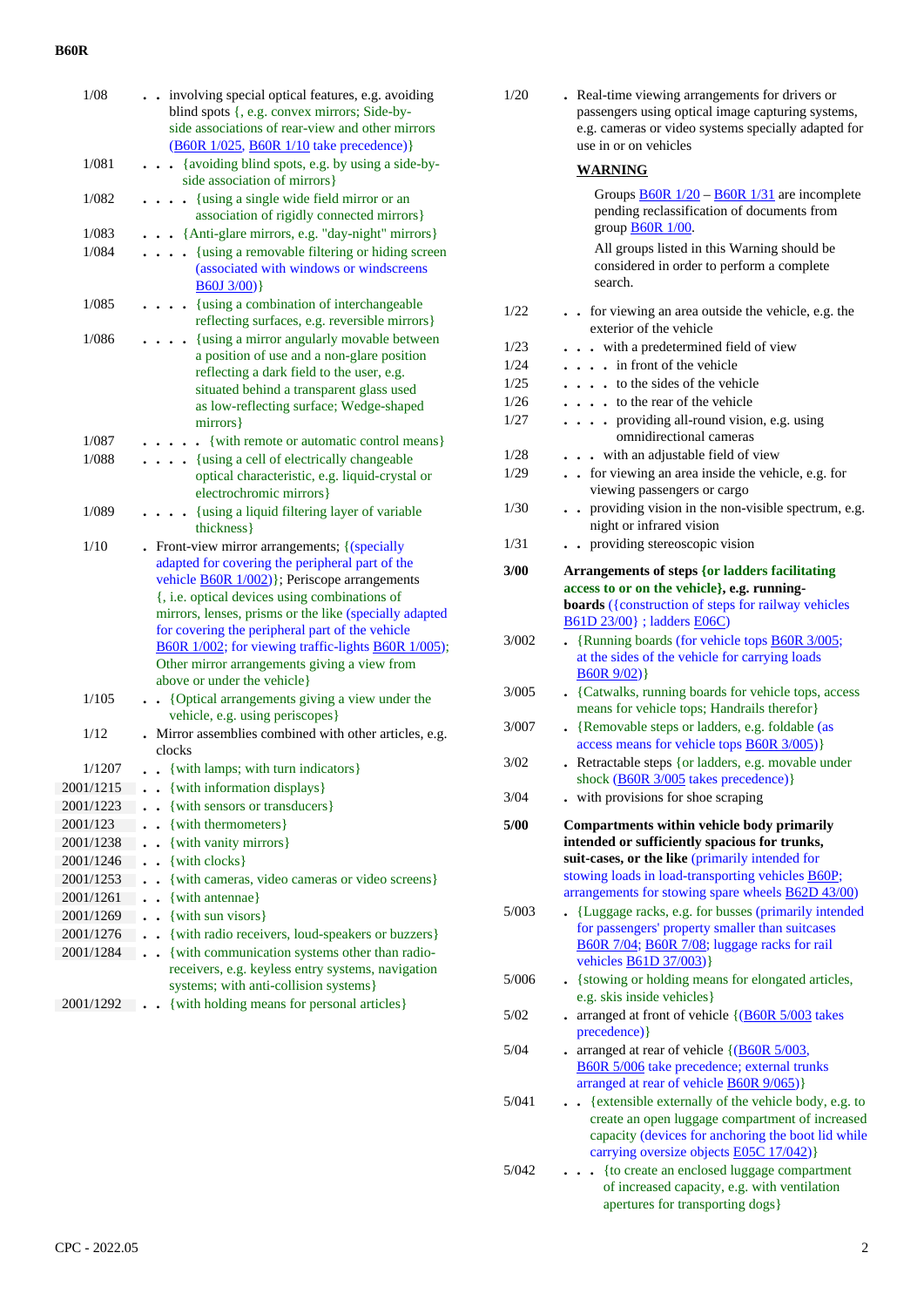| 5/044  | . . {luggage covering means, e.g. parcel shelves}                                                                                                                                                                             |
|--------|-------------------------------------------------------------------------------------------------------------------------------------------------------------------------------------------------------------------------------|
| 5/045  | . {collapsible or transformable}                                                                                                                                                                                              |
| 5/047  | $\ldots$ (collapsible by rolling-up)                                                                                                                                                                                          |
| 5/048  | . { of accordion-type, i.e. collapsible by sliding<br>and folding}                                                                                                                                                            |
| 7/00   | Stowing or holding appliances inside vehicle<br>primarily intended for personal property smaller<br>than suit-cases, e.g. travelling articles, or maps                                                                        |
|        | (for radio sets, television sets, telephones or the like,<br>mounting of cameras operative during drive, tools,<br>or spare parts <b>B60R</b> 11/00; for receptacles for refuse,<br>food, beverages, cigarettes <b>B60N</b> ) |
| 7/005  | {Nets or elastic pockets tensioned against walls or<br>backrests}                                                                                                                                                             |
| 7/02   | . in separate luggage compartment $\{$ (B60R 7/005<br>takes precedence) }                                                                                                                                                     |
| 7/04   | $.$ in driver or passenger space $\{, e.g. \text{ using } \text{racks}\}$<br>(B60R 7/005, B60R 7/08 take precedence)}                                                                                                         |
| 7/043  | . {mounted on or under a seat}                                                                                                                                                                                                |
| 7/046  | . . {mounted on door}                                                                                                                                                                                                         |
| 7/05   | mounted on sun visor<br>$\ddot{\phantom{a}}$                                                                                                                                                                                  |
| 7/06   | mounted on or below dashboards                                                                                                                                                                                                |
| 7/08   | Disposition of racks, clips {, holders, containers}<br>or the like {for supporting specific articles<br>(B60R 7/005 takes precedence)}                                                                                        |
| 7/081  | {for supporting maps}                                                                                                                                                                                                         |
| 7/082  | {for supporting spectacles}                                                                                                                                                                                                   |
| 7/084  | {for supporting tissues or tissue boxes}                                                                                                                                                                                      |
| 7/085  | {for supporting flowers or flower vases}                                                                                                                                                                                      |
| 7/087  | {for stowing money or valuables, e.g. using<br>$\ddot{\phantom{0}}$<br>safes }                                                                                                                                                |
| 7/088  | {for stowing tape cartridges, compact discs, or the<br>$\ddot{\phantom{0}}$                                                                                                                                                   |
|        | $like$ }                                                                                                                                                                                                                      |
| 7/10   | . . for supporting hats, clothes or clothes hangers                                                                                                                                                                           |
| 7/12   | for supporting umbrellas<br>$\ddot{\phantom{0}}$                                                                                                                                                                              |
| 7/14   | for supporting weapons<br>$\ddot{\phantom{0}}$                                                                                                                                                                                |
| 9/00   | Supplementary fittings on vehicle exterior for<br>carrying loads, e.g. luggage, sports gear or the like                                                                                                                       |
| 9/02   | at the sides, e.g. on running-board                                                                                                                                                                                           |
| 9/04   | . Carriers associated with vehicle roof $(B60R)$ 9/08<br>takes precedence)                                                                                                                                                    |
| 9/042  | . Carriers characterised by means to facilitate<br>loading or unloading of the load, e.g. rollers,<br>tracks, or the like                                                                                                     |
| 9/0423 | {for ladders}<br>$\ddot{\phantom{a}}$                                                                                                                                                                                         |
| 9/0426 | {for small vehicles, e.g. invalid chairs,<br>$\ddot{\phantom{0}}$<br>perambulators }                                                                                                                                          |
| 9/045  | Carriers being adjustable or transformable, e.g.<br>$\ddot{\phantom{0}}$<br>expansible, collapsible { (transformable into tents<br>B60P 3/36; into beds B60P 3/38)}                                                           |
| 9/048  | . Carriers characterised by article-gripping {, -<br>covering, }-retaining, or -locking means                                                                                                                                 |
| 9/0485 | {for ladders (B60R 9/0423 takes precedence)}<br>$\ddot{\phantom{a}}$                                                                                                                                                          |
| 9/05   | . Carriers characterised by wind deflecting means<br>(wind deflectors for open roofs <b>B60J</b> 7/22)                                                                                                                        |
| 9/052  | . Carriers comprising elongate members extending<br>only transversely of vehicle (B60R 9/08 takes<br>precedence)                                                                                                              |
| 9/055  | Enclosure-type carriers, e.g. containers, boxes<br>(B60R 9/048 takes precedence)<br>characterised by releasable attaching means                                                                                               |

| 9/06                   | . at vehicle front or rear {(rear luggage compartments<br>within vehicle extensible externally of the vehicle<br>body <b>B60R</b> 5/041)} |
|------------------------|-------------------------------------------------------------------------------------------------------------------------------------------|
| 9/065                  | {Enclosure-type carriers, e.g. trunks}                                                                                                    |
| 9/08                   | . specially adapted for sports gear (vehicles specially<br>adapted for carrying aeroplanes, for carrying boats<br><b>B60P</b> )           |
| 9/10                   | for cycles<br>$\ddot{\phantom{a}}$                                                                                                        |
| 9/12                   | $\cdot$ for skis                                                                                                                          |
| 11/00                  | Arrangements for holding or mounting articles,<br>not otherwise provided for                                                              |
| 2011/0001              | • {characterised by position}                                                                                                             |
| 2011/0003              | {inside the vehicle}                                                                                                                      |
| 2011/0005              | {Dashboard}<br>$\overline{a}$                                                                                                             |
| 2011/0007              | {Mid-console}                                                                                                                             |
| 2011/0008              | {Ventilation grilles}                                                                                                                     |
| 2011/001               | {Vehicle control means, e.g. steering-wheel or                                                                                            |
|                        | column}                                                                                                                                   |
| 2011/0012              | . . {Seats or parts thereof}                                                                                                              |
| 2011/0014              | $\overline{\text{Arm-rests}}$<br>$\ddot{\phantom{0}}$                                                                                     |
| 2011/0015              | $\ldots$ {Back-rests}                                                                                                                     |
| 2011/0017              | {Head-rests}<br>.                                                                                                                         |
| 2011/0019<br>2011/0021 | . . {Side or rear panels}<br>$\{D$                                                                                                        |
| 2011/0022              | $\ddot{\phantom{a}}$<br>$\ddot{\phantom{a}}$<br>$\cdots$ {Pillars}                                                                        |
| 2011/0024              | {Rear shelves}<br>$\cdots$                                                                                                                |
| 2011/0026              | . . {Windows, e.g. windscreen}                                                                                                            |
| 2011/0028              | {Ceiling, e.g. roof rails}<br>$\ddot{\phantom{a}}$                                                                                        |
| 2011/0029              | {Floor, e.g. side sills, fire wall}<br>$\ddot{\phantom{0}}$                                                                               |
| 2011/0031              | {Seat belts}<br>$\ddot{\phantom{0}}$                                                                                                      |
| 2011/0033              | {Rear-view mirrors}<br>$\ddot{\phantom{0}}$                                                                                               |
| 2011/0035              | {Sun visors}<br>$\ddot{\phantom{0}}$                                                                                                      |
| 2011/0036              | {Luggage compartment}<br>$\ddot{\phantom{0}}$                                                                                             |
| 2011/0038              | {Engine compartment}<br>$\ddot{\phantom{0}}$                                                                                              |
| 2011/004               | {outside the vehicle}<br>$\ddot{\phantom{0}}$                                                                                             |
| 2011/0042              | {characterised by mounting means}                                                                                                         |
| 2011/0043              | {for integrated articles, i.e. not substantially<br>$\ddot{\phantom{0}}$<br>protruding from the surrounding parts}                        |
| 2011/0045              | • {with visible part, e.g. flush mounted}                                                                                                 |
| 2011/0047              | {using hidden fastening means}                                                                                                            |
| 2011/0049              | • {for non integrated articles}                                                                                                           |
| 2011/005<br>2011/0052  | • {Connection with the vehicle part}<br>{using screws, bolts, rivets or the like}                                                         |
| 2011/0054              | {using cigarette lighter}<br>$\ddot{\phantom{0}}$<br>$\ddot{\phantom{1}}$                                                                 |
| 2011/0056              | {using suction cups}<br>$\ddot{\phantom{0}}$<br>$\ddot{\phantom{1}}$                                                                      |
| 2011/0057              | {using magnetic means}                                                                                                                    |
| 2011/0059              | {using clips, clamps, straps or the like}                                                                                                 |
| 2011/0061              | {using key-type connections}                                                                                                              |
| 2011/0063              | {using adhesive means, e.g. hook and loop<br>$\ddot{\phantom{a}}$<br>$\ddot{\phantom{a}}$<br>fasteners }                                  |
| 2011/0064              | {Connection with the article}                                                                                                             |
| 2011/0066              | {using screws, bolts, rivets or the like}                                                                                                 |
| 2011/0068              | {using suction cups}                                                                                                                      |
| 2011/007               | {using magnetic means}<br>$\bullet$                                                                                                       |
| 2011/0071              | {using latches, clips, clamps, straps or the<br>$\ddot{\phantom{0}}$<br>$like\}$                                                          |
| 2011/0073              | {using key-type connections}                                                                                                              |
| 2011/0075              | {using a containment or docking space}                                                                                                    |
| 2011/0077              | {using adhesive means, e.g. hook and loop<br>fasteners }                                                                                  |
| 2011/0078              | {Quick-disconnect two-parts mounting means}                                                                                               |
| 2011/008               | {Adjustable or movable supports}                                                                                                          |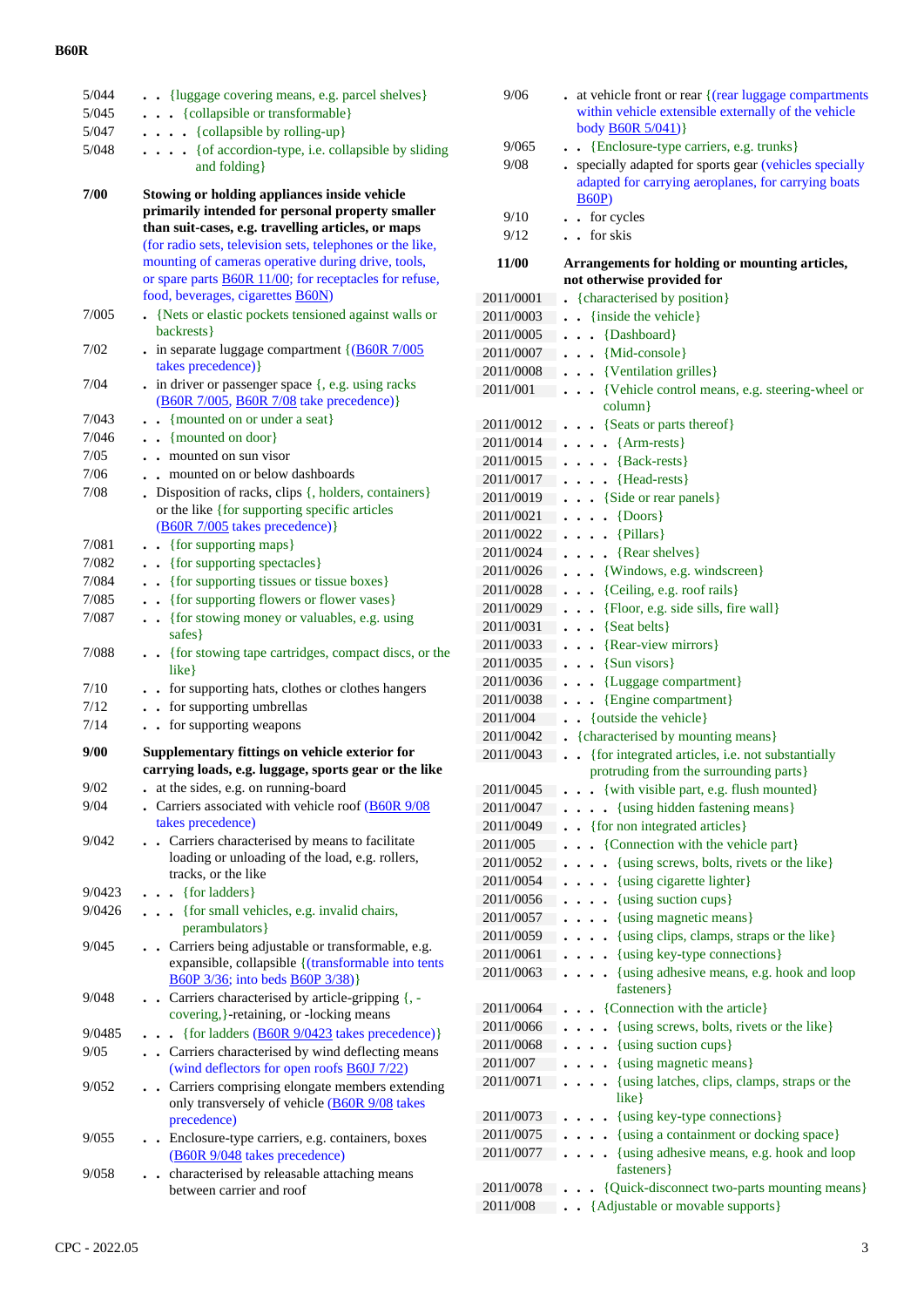| 2011/0082              | {collapsible, e.g. for storing after use}<br>$\ddot{\phantom{1}}$                                     |
|------------------------|-------------------------------------------------------------------------------------------------------|
| 2011/0084              | {with adjustment by linear movement in their                                                          |
|                        | operational position}                                                                                 |
| 2011/0085              | . { with adjustment by rotation in their                                                              |
|                        | operational position}                                                                                 |
| 2011/0087<br>2011/0089 | {around two axes}<br>$\sim$<br>$\ddot{\phantom{0}}$                                                   |
| 2011/0091              | {around three axes, i.e. universally mounted}<br>• {the article being mounted on a flexible           |
|                        | shaft}                                                                                                |
| 2011/0092              | {with motorization}<br>$\ddot{\phantom{0}}$                                                           |
| 2011/0094              | . {characterised by means for covering after user, e.g.                                               |
|                        | boxes, shutters or the like}                                                                          |
| 2011/0096              | {Theft prevention of articles}                                                                        |
| 2011/0098              | • {using electric or electronic means, e.g. alarms,                                                   |
|                        | codes }                                                                                               |
| 11/02                  | . for radio sets, television sets, telephones, or the like;                                           |
|                        | Arrangement of controls thereof                                                                       |
| 11/0205                | {for radio sets (B60R 11/0211 takes precedence)}<br>$\ddot{\phantom{a}}$                              |
| 11/0211                | {for record carriers apparatus, e.g. video<br>$\ddotsc$<br>recorders, tape players or CD players}     |
| 11/0217                | . . {for loud-speakers}                                                                               |
| 11/0223                | $\bullet$ $\bullet$ { of flat type}                                                                   |
| 11/0229                | • {for displays, e.g. cathodic tubes}                                                                 |
| 11/0235                | • { of flat type, e.g. LCD}                                                                           |
| 11/0241                | • {for telephones}                                                                                    |
| 11/0247                | {for microphones or earphones}                                                                        |
| 11/0252                | {for personal computers, e.g. laptops, notebooks}<br>$\ddot{\phantom{0}}$                             |
| 11/0258                | • {for navigation systems}                                                                            |
| 11/0264                | $\bullet$ {for control means}                                                                         |
| 2011/027               | {for Din-sized apparatus}                                                                             |
| 2011/0276              | • {for rear passenger use}                                                                            |
| 2011/0282              | {for the use of several passengers, e.g.<br>$\ddot{\phantom{a}}$                                      |
|                        | simultaneously}                                                                                       |
| 2011/0288              | . . {Apparatus made of several modules<br>independently mounted}                                      |
| 2011/0294              | • · {Apparatus with multi-functionalities, e.g. radio                                                 |
|                        | and telephone}                                                                                        |
| 11/04                  | Mounting of cameras operative during drive;                                                           |
|                        | Arrangement of controls thereof relative to the                                                       |
|                        | vehicle                                                                                               |
| 11/06                  | . for tools or spare parts (for vehicle roof parts                                                    |
|                        | B60J 7/20; for spare wheels B62D)                                                                     |
| 13/00                  | Elements for body-finishing, identifying, or                                                          |
|                        | decorating; Arrangements or adaptations for                                                           |
|                        | advertising purposes                                                                                  |
| 13/005                 | • {Manufacturers' emblems, name plates, bonnet                                                        |
|                        | ornaments, mascots or the like; Mounting means<br>therefor }                                          |
| 13/01                  | Liners for load platforms or load compartments                                                        |
| 13/011                 | . {for internal load compartments, e.g. car trunks}                                                   |
| 13/013                 | {comprising removable or hinged parts, e.g. for                                                       |
|                        | accessing storage compartments}                                                                       |
| 2013/015               | {made of a plurality of visible parts}<br>$\ddot{\phantom{0}}$                                        |
| 2013/016               | {integrating other functions or accessories}<br>$\ddot{\phantom{a}}$                                  |
| 2013/018               | {Connection or positioning of adjacent panels}<br>$\ddot{\phantom{0}}$                                |
| 13/02                  | . {Internal} Trim mouldings {; Internal} Ledges;                                                      |
|                        | Wall liners {for passenger compartments}; Roof                                                        |
|                        | liners (B60R 13/01 takes precedence {; padded<br>linings for the vehicle interior <b>B60R 21/04</b> ; |
|                        | arrangements or adaptations of floor mats or carpets                                                  |
|                        | in vehicles <b>B60N</b> 3/04; internal lining for trains                                              |
|                        | B61D17/18)                                                                                            |

| 13/0206   | • • {Arrangements of fasteners and clips specially<br>adapted for attaching inner vehicle liners or<br>mouldings (devices for fastening or securing<br>F16B) |
|-----------|--------------------------------------------------------------------------------------------------------------------------------------------------------------|
| 13/0212   | • {Roof or head liners (movable head-liners<br>B60J7/0007)                                                                                                   |
| 13/0218   | {supported by adhesion with the roof panel}<br>$\ddot{\phantom{0}}$                                                                                          |
| 13/0225   | . {self supporting head liners}                                                                                                                              |
| 13/0231   | {specially adapted for roofs with openings}<br>$\ddotsc$                                                                                                     |
| 13/0237   | . . {Side or rear panels}                                                                                                                                    |
| 13/0243   | $\{D$<br>$\sim$ $\sim$                                                                                                                                       |
| 13/025    | {Pillars; Roof rails}<br>$\ddot{\phantom{0}}$                                                                                                                |
| 13/0256   | . . {Dashboard liners}                                                                                                                                       |
| 13/0262   | • {Mid-console liners}                                                                                                                                       |
| 13/0268   |                                                                                                                                                              |
|           | • {Rear parcel liners (used as luggage covering<br>means <b>B60R</b> 5/044)}                                                                                 |
| 13/0275   | • {comprising removable or hinged parts (for<br>accessing storage compartments <b>B60R</b> 7/04; for<br>airbag deployment <b>B60R 21/215</b> )}              |
| 2013/0281 | {made of a plurality of visible parts}<br>$\bullet$                                                                                                          |
| 2013/0287 | {integrating other functions or accessories}<br>$\bullet$                                                                                                    |
| 2013/0293 | {Connection or positioning of adjacent panels}<br>$\ddot{\phantom{0}}$                                                                                       |
| 13/04     | {External} Ornamental or guard strips; Ornamental                                                                                                            |
|           | inscriptive devices {thereon (fastening strips or bars                                                                                                       |
|           | to sheets or plates by means of clips $F16B5/12$                                                                                                             |
| 13/043    | • {Door edge guards}                                                                                                                                         |
| 2013/046  | $\bullet$ {Foot boards}                                                                                                                                      |
| 13/06     | Sealing strips (sealing arrangements for vehicle                                                                                                             |
|           | windows, windscreens, non-fixed roofs, doors, or                                                                                                             |
|           | similar devices <b>B60J</b> 10/00)                                                                                                                           |
| 13/07     | . Water drainage or guide means not integral                                                                                                                 |
|           | with roof structure $(B60R 13/06, {B60J 10/25})$<br>take precedence; {integral with roof structure                                                           |
|           | B62D 25/07; drainage openings having movable or                                                                                                              |
|           | removable closures <b>B62D 25/24</b> })                                                                                                                      |
| 13/08     | Insulating elements, e.g. for sound insulation                                                                                                               |
|           | {(sound insulating linings for trains <b>B61D 17/185</b> ;                                                                                                   |
|           | drivers' cabs for load-carrying vehicles insulated                                                                                                           |
|           | against vibrations or noise <b>B62D 33/0604</b> ; thermal                                                                                                    |
|           | or acoustic insulation of engines F02B 77/11;                                                                                                                |
|           | damping of sounds using compensation by electro-                                                                                                             |
|           | acoustic methods G10K 11/178)}                                                                                                                               |
| 2013/0807 | {Arrangements of fasteners or clips specially                                                                                                                |
|           | adapted therefore}                                                                                                                                           |
| 13/0815   | • {Acoustic or thermal insulation of passenger                                                                                                               |
|           | compartments (wall or roof liners integrating the                                                                                                            |
|           | insulating function <b>B60R 13/02</b> ; insulating floor                                                                                                     |
|           | mats or carpets <b>B60N 3/04</b> )}                                                                                                                          |
| 13/0823   | {Insulating partitions, e.g. between front and                                                                                                               |
|           | rear seats }                                                                                                                                                 |
| 13/083    | • {for fire walls or floors}                                                                                                                                 |
| 13/0838   | • {for engine compartments}                                                                                                                                  |
| 13/0846   | • {for duct, cable or rod passages, e.g. between                                                                                                             |
|           | engine and passenger compartments}                                                                                                                           |
| 13/0853   | {specially adapted for movable parts, e.g. gears                                                                                                             |
|           | levers, pedals }                                                                                                                                             |
| 13/0861   | • {for covering undersurfaces of vehicles, e.g.                                                                                                              |
| 13/0869   | wheel houses }                                                                                                                                               |
|           | {for protecting heat sensitive parts, e.g. electronic<br>components }                                                                                        |
| 13/0876   | {for mounting around heat sources, e.g. exhaust                                                                                                              |
|           | pipes }                                                                                                                                                      |
| 13/0884   | {for mounting around noise sources, e.g. air                                                                                                                 |
|           | blowers }                                                                                                                                                    |
|           |                                                                                                                                                              |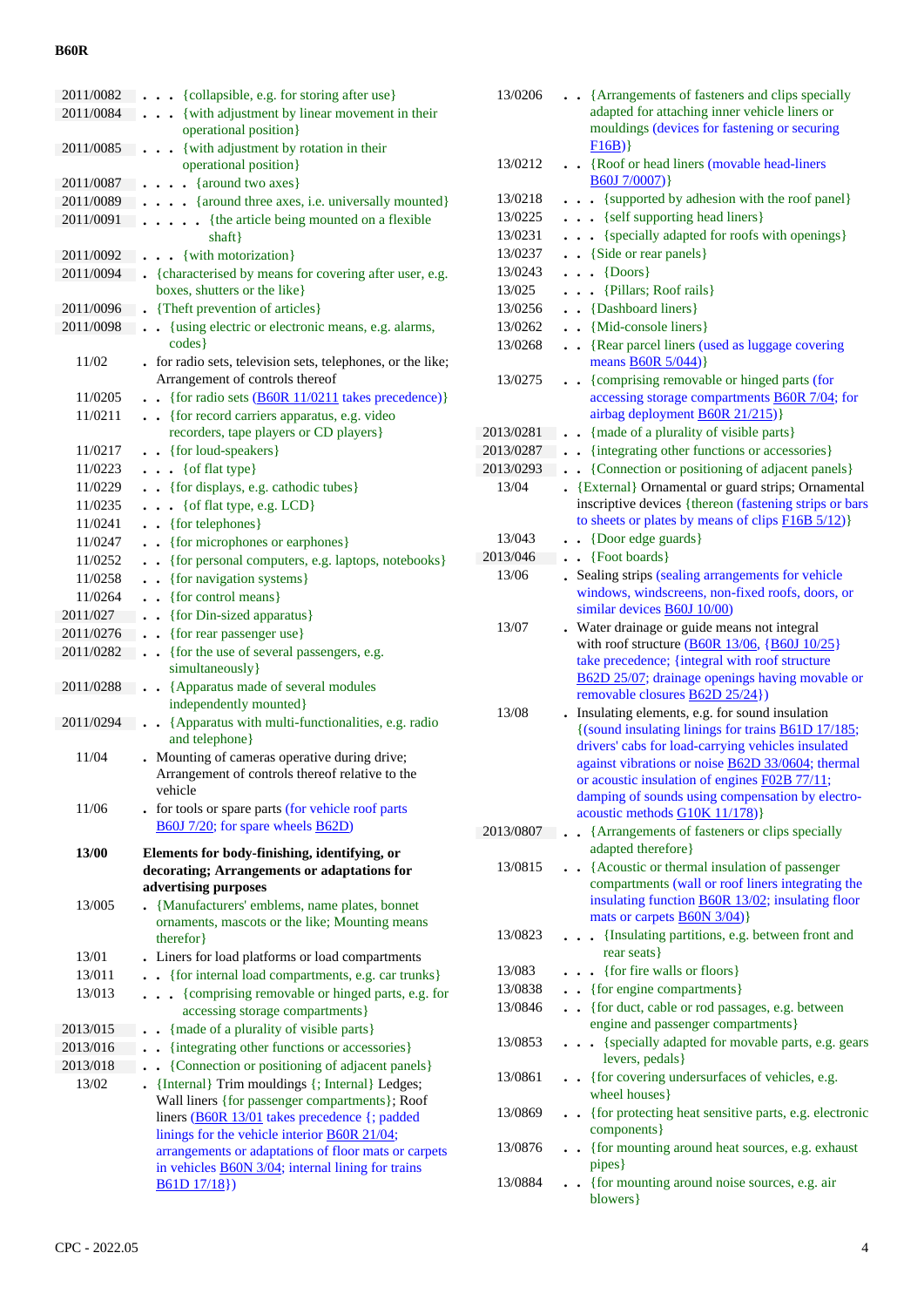| 13/0892      | . { for humidity insulation (sealing strips<br>$B60R$ 13/06)                                                                                                                                                                                                                                                                                                                                                                                                                                                                           |
|--------------|----------------------------------------------------------------------------------------------------------------------------------------------------------------------------------------------------------------------------------------------------------------------------------------------------------------------------------------------------------------------------------------------------------------------------------------------------------------------------------------------------------------------------------------|
| 13/10        | Registration, licensing, or like devices                                                                                                                                                                                                                                                                                                                                                                                                                                                                                               |
| 13/105       |                                                                                                                                                                                                                                                                                                                                                                                                                                                                                                                                        |
|              | {Licence- or registration plates, provided with<br>$\ddot{\phantom{a}}$<br>mounting means, e.g. frames, holders, retainers,<br>brackets}                                                                                                                                                                                                                                                                                                                                                                                               |
| <b>15/00</b> | Arrangements or adaptations of sanitation devices                                                                                                                                                                                                                                                                                                                                                                                                                                                                                      |
| 15/02        | . Washing facilities {(in railway vehicles<br>B61D 35/002)}                                                                                                                                                                                                                                                                                                                                                                                                                                                                            |
| 15/04        | . Toilet facilities {(in railway vehicles<br>B61D 35/005)                                                                                                                                                                                                                                                                                                                                                                                                                                                                              |
| <b>16/00</b> | Electric or fluid circuits specially adapted<br>for vehicles and not otherwise provided for;<br>Arrangement of elements of electric or fluid<br>circuits specially adapted for vehicles and not<br>otherwise provided for {(devices for protecting<br>vehicle occupants in case of accidents <b>B60R 21/00</b> ;<br>safety belts <b>B60R 22/00</b> ; central door locking<br>E05B 49/00, E05B 77/50)}                                                                                                                                  |
| 16/005       | · {Electro-mechanical devices, e.g. switched (electric<br>switches in general <b>H01H</b> )}                                                                                                                                                                                                                                                                                                                                                                                                                                           |
| 16/02        | electric {constitutive elements}                                                                                                                                                                                                                                                                                                                                                                                                                                                                                                       |
| 16/0207      | • {Wire harnesses}                                                                                                                                                                                                                                                                                                                                                                                                                                                                                                                     |
| 16/0215      | {Protecting, fastening and routing means<br>$\mathbf{r}$<br>therefor }                                                                                                                                                                                                                                                                                                                                                                                                                                                                 |
| 16/0222      | $\bullet$ $\bullet$ {Grommets}                                                                                                                                                                                                                                                                                                                                                                                                                                                                                                         |
| 16/023       | . . for transmission of signals between vehicle parts<br>or subsystems                                                                                                                                                                                                                                                                                                                                                                                                                                                                 |
| 16/0231      | {Circuits relating to the driving or the<br>$\ddot{\phantom{a}}$<br>functioning of the vehicle (monitoring tyres<br>B60C 23/00; indicating overspeed B60K 31/00;<br>for dash boards <b>B60K 37/00</b> , <b>B60Q 3/10</b> ; for<br>indicating emergencies <b>B60Q</b> 1/52; brake<br>control systems <b>B60T</b> ; registering or indicating<br>the working of vehicles G07C 5/00; measuring<br>distance G01C, e.g. combinations of speed and<br>distance G01C 23/00; engine indicators G01L;<br>measuring speed or acceleration G01P)} |
| 16/0232      | • {for measuring vehicle parameters and<br>indicating critical, abnormal or dangerous<br>conditions }                                                                                                                                                                                                                                                                                                                                                                                                                                  |
| 16/0233      | • {Vehicle tilting, overturning or roll over}                                                                                                                                                                                                                                                                                                                                                                                                                                                                                          |
| 16/0234      | $\cdots$ $\cdots$ {related to maintenance or repairing of<br>vehicles}                                                                                                                                                                                                                                                                                                                                                                                                                                                                 |
| 16/0235      | {for lighting devices combined with starting<br>or ignition devices for road vehicles}                                                                                                                                                                                                                                                                                                                                                                                                                                                 |
| 16/0236      | . {for economical driving}                                                                                                                                                                                                                                                                                                                                                                                                                                                                                                             |
| 16/0237      | {circuits concerning the atmospheric                                                                                                                                                                                                                                                                                                                                                                                                                                                                                                   |
|              | environment (meteorology G01W)}                                                                                                                                                                                                                                                                                                                                                                                                                                                                                                        |
| 16/0238      | {Electrical distribution centers}<br>$\bullet$                                                                                                                                                                                                                                                                                                                                                                                                                                                                                         |
| 16/0239      | . . {Electronic boxes}                                                                                                                                                                                                                                                                                                                                                                                                                                                                                                                 |
| 16/027       | between relatively movable parts of the<br>.<br>vehicle, e.g. between steering wheel and<br>column { (devices for measuring, signalling<br>or controlling tyre pressure or temperature<br>specially adapted for mounting on vehicles<br>B60C23/00)                                                                                                                                                                                                                                                                                     |
| 16/03        | • for supply of electrical power to vehicle<br>subsystems {or for (circuit arrangements for<br>charging batteries H02J 7/00)}                                                                                                                                                                                                                                                                                                                                                                                                          |
| 16/0307      | {using generators driven by a machine different<br>from the vehicle motor}                                                                                                                                                                                                                                                                                                                                                                                                                                                             |

| 16/0315   | {using multiplexing techniques (multiplexing)<br>for transmission of signals G08C 15/00;<br>multiplexing for electrical communication in<br>general $H(04J)$                                                                                                                                                                 |
|-----------|------------------------------------------------------------------------------------------------------------------------------------------------------------------------------------------------------------------------------------------------------------------------------------------------------------------------------|
| 2016/0322 | {Temporary code for documents to be                                                                                                                                                                                                                                                                                          |
| 16/033    | reclassified to G08C, H04L or H04Q}<br>characterised by the use of electrical cells or<br>batteries (for propulsion puposes <b>B60K</b> 1/04;<br>supplying batteries to, or removing batteries<br>from, vehicles <b>B60S</b> 5/06; testing of charge                                                                         |
| 16/037    | state G01R 31/36)<br>for occupant comfort {, e.g. for automatic<br>adjustment of appliances according to personal<br>settings, e.g. seats, mirrors, steering wheel}                                                                                                                                                          |
| 16/0373   | {Voice control (in general G10L)}<br>$\ddot{\phantom{a}}$                                                                                                                                                                                                                                                                    |
| 16/04     | Arrangement of batteries                                                                                                                                                                                                                                                                                                     |
| 16/06     | for removing electrostatic charges (carrying-off<br>electrostatic charges in general H05F 3/00)                                                                                                                                                                                                                              |
| 16/08     | fluid                                                                                                                                                                                                                                                                                                                        |
| 17/00     | <b>Arrangements or adaptations of lubricating</b><br>systems or devices (lubricating in general F16N)                                                                                                                                                                                                                        |
| 17/02     | Systems, e.g. central lubrication systems                                                                                                                                                                                                                                                                                    |
| 19/00     | Wheel guards; Radiator guards, {e.g. grilles};                                                                                                                                                                                                                                                                               |
|           | <b>Obstruction removers; Fittings damping bouncing</b>                                                                                                                                                                                                                                                                       |
|           | force in collisions ({reinforcement elements for side                                                                                                                                                                                                                                                                        |
|           | doors $\underline{B60J}$ 5/0412; } mudguards $\underline{B62D}$                                                                                                                                                                                                                                                              |
|           |                                                                                                                                                                                                                                                                                                                              |
| 2019/002  | {Wheel guards}                                                                                                                                                                                                                                                                                                               |
| 2019/005  | {Crash attenuators, i.e. means added to highway<br>$\ddot{\phantom{0}}$<br>service vehicles for softening high speed impacts}                                                                                                                                                                                                |
| 2019/007  | {Means for adjusting or regulating the crash                                                                                                                                                                                                                                                                                 |
|           | absorption capacity of the vehicle, e.g. when<br>detecting an impending collision}                                                                                                                                                                                                                                           |
| 19/02     | Bumpers, i.e. impact receiving or absorbing<br>members for protecting vehicles or fending off<br>blows from other vehicles or objects ({B60R 19/56}<br>takes precedence; initiating brake action by contact<br>of bumper with an external object <b>B60T</b> 7/22;<br>for rail vehicles <b>B61F 19/04</b> ; safety equipment |
|           | for cycles <b>B62J 27/00</b> ;} integral with waterborne<br>vessels or specially adapted therefor <b>B63B 59/02</b> )                                                                                                                                                                                                        |
| 19/023    | {Details}                                                                                                                                                                                                                                                                                                                    |
| 2019/026  | {Buffers, i.e. bumpers of limited extent}<br>$\bullet$                                                                                                                                                                                                                                                                       |
| 19/03     |                                                                                                                                                                                                                                                                                                                              |
|           | characterised by material, e.g. composite<br>$\bullet$                                                                                                                                                                                                                                                                       |
| 19/04     | (B60R 19/18 takes precedence)<br>formed from more than one section {in a side-by-                                                                                                                                                                                                                                            |
|           | side arrangement}                                                                                                                                                                                                                                                                                                            |
| 19/12     | - vertically spaced                                                                                                                                                                                                                                                                                                          |
| 19/14     | . having folding parts                                                                                                                                                                                                                                                                                                       |
| 19/16     |                                                                                                                                                                                                                                                                                                                              |
| 19/18     | having deflecting members, e.g. rollers, balls                                                                                                                                                                                                                                                                               |
|           | . {characterised by the cross-section;} Means<br>within the bumper to absorb impact                                                                                                                                                                                                                                          |
| 2019/1806 | {Structural beams therefor, e.g. shock-<br>$\ddot{\phantom{a}}$<br>absorbing (bumper beams made of cellular                                                                                                                                                                                                                  |
|           | materials <b>B60R</b> 19/22)}                                                                                                                                                                                                                                                                                                |
| 2019/1813 | {made of metal}                                                                                                                                                                                                                                                                                                              |
| 2019/182  | • { of light metal, e.g. extruded }                                                                                                                                                                                                                                                                                          |
| 2019/1826 | {of high-tension steel}<br>$\ddot{\phantom{a}}$                                                                                                                                                                                                                                                                              |
| 2019/1833 | {made of plastic material}                                                                                                                                                                                                                                                                                                   |
| 2019/184  | {Blow moulded}                                                                                                                                                                                                                                                                                                               |
| 2019/1846 | $\ddot{\phantom{0}}$                                                                                                                                                                                                                                                                                                         |
| 2019/1853 | {comprising a cellular structure}<br>{of reinforced plastic material}                                                                                                                                                                                                                                                        |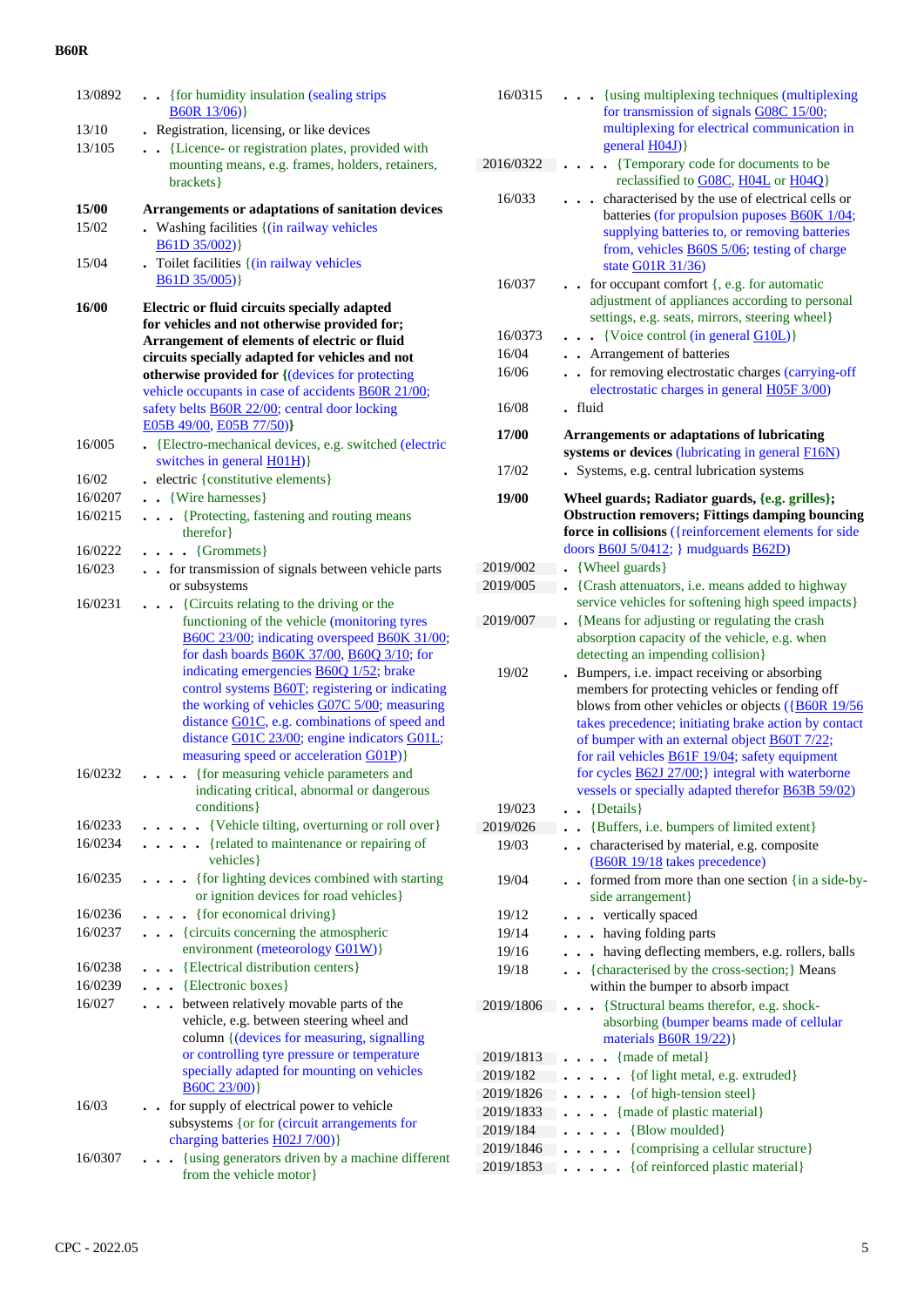| 2019/186  | {Additional energy absorbing means supported<br>on bumber beams, e.g. cellular structures or<br>material }                     |
|-----------|--------------------------------------------------------------------------------------------------------------------------------|
| 2019/1866 | • {Cellular structures}                                                                                                        |
| 2019/1873 | {Cellular materials}                                                                                                           |
| 2019/188  | {Blow molded structures}                                                                                                       |
| 2019/1886 | {Bumper fascias and fastening means therefor<br>$\ddot{\phantom{a}}$                                                           |
|           | (on fenders B60R 2019/247)}                                                                                                    |
| 2019/1893 | • {comprising a multiplicity of identical adjacent<br>shock-absorbing means}                                                   |
| 19/20     | containing {mainly} gas or liquid, e.g.<br>inflatable (connection of valves to inflatable<br>elastic bodies <b>B60C</b> 29/00) |
| 19/205    | {inflatable in the direction of an obstacle<br>upon impending impact, e.g. using air bags}                                     |
| 19/22     | containing {mainly} cellular material, e.g. solid<br>foam                                                                      |
| 19/24     | Arrangements for mounting bumpers on vehicles                                                                                  |
|           |                                                                                                                                |
| 2019/242  | {on two vertical sleeves, e.g. on energy<br>$\cdot$<br>absorber ends }                                                         |
| 2019/245  | {with adjusting means to compensate                                                                                            |
|           | manufacturing tolerances, e.g. between bumper<br>and energy absorbers}                                                         |
| 2019/247  | {Fastening of bumpers' side ends}                                                                                              |
| 19/26     | comprising yieldable mounting means                                                                                            |
|           | ({B60R 19/38 takes precedence;} springs,<br>shock absorbers, or means for damping<br>vibrations per se F16F)                   |
| 2019/262  | {with means to adjust or regulate the amount<br>of energy to be absorbed}                                                      |
| 2019/264  | {using cellular structures}                                                                                                    |
| 2019/266  | {using friction sufaces}                                                                                                       |
| 2019/268  | {with rebound preventing means, e.g.                                                                                           |
|           | ratchets }                                                                                                                     |
| 19/28     | Metallic springs                                                                                                               |
| 19/285    | {comprising only leaf springs, e.g. the<br>$\ddot{\phantom{a}}$<br>mounting means forming part of the guard<br>itself }        |
| 19/30     | Elastomeric material {(B60R 19/34 takes<br>precedence) }                                                                       |
| 19/32     | Fluid shock absorbers {, e.g. with coaxial<br>coil springs}                                                                    |
| 19/34     | destroyed upon impact, e.g. one-shot type                                                                                      |
| 19/36     | Combinations of yieldable mounting means                                                                                       |
|           | of different types {(fluid shock absorbers<br>with coaxial coil springs <b>B60R 19/32</b> )}                                   |
| 19/38     | adjustably or movably mounted, e.g.                                                                                            |
|           | horizontally displaceable for securing a space                                                                                 |
|           | between parked vehicles {(adjustably mounted                                                                                   |
|           | for compensating manufacturing tolerances                                                                                      |
|           | B60R 19/24, B60R 19/26)}                                                                                                       |
| 19/40     | in the direction of an obstacle before a                                                                                       |
|           | collision {, or extending during driving of the                                                                                |
|           | vehicle, i.e. to increase the energy absorption                                                                                |
|           | capacity of the bumper (inflatable bumpers<br>B60R19/20)                                                                       |
| 19/42     | extending primarily along the sides of, or                                                                                     |
|           | completely encircling, a vehicle (ornamental or<br>guard strips <b>B60R 13/04</b> )                                            |
| 19/44     | Bumper guards                                                                                                                  |
| 19/445    | {Guard strips}                                                                                                                 |
| 19/46     | spring- or pivotally-mounted                                                                                                   |
|           |                                                                                                                                |
|           |                                                                                                                                |

| 19/48                  | combined with, or convertible into, other devices<br>or objects, e.g. bumpers combined with road<br>brushes, bumpers convertible into beds                                                                                                                                                                                                                                                                                                         |
|------------------------|----------------------------------------------------------------------------------------------------------------------------------------------------------------------------------------------------------------------------------------------------------------------------------------------------------------------------------------------------------------------------------------------------------------------------------------------------|
| 19/483                 | {with obstacle sensors of electric or electronic<br>type}                                                                                                                                                                                                                                                                                                                                                                                          |
| 2019/486               | {with air passages, e.g. for cooling}                                                                                                                                                                                                                                                                                                                                                                                                              |
| 19/50                  | with lights or registration plates                                                                                                                                                                                                                                                                                                                                                                                                                 |
| 2019/505               | {with lights}<br>.                                                                                                                                                                                                                                                                                                                                                                                                                                 |
| 19/52                  | Radiator or grille guards {; Radiator grilles (cooling<br>aspects <b>B60K 11/08</b> )}                                                                                                                                                                                                                                                                                                                                                             |
| 2019/522               | {Bull bars}                                                                                                                                                                                                                                                                                                                                                                                                                                        |
| 2019/525               | • {Radiator grilles}                                                                                                                                                                                                                                                                                                                                                                                                                               |
| 2019/527               | {integral with bumpers}                                                                                                                                                                                                                                                                                                                                                                                                                            |
| 19/54                  | . Obstruction removers or deflectors $(B60R 19/16,$<br>B60R 21/34 take precedence)                                                                                                                                                                                                                                                                                                                                                                 |
| 19/545                 | {Devices for cutting wire-type obstructions}                                                                                                                                                                                                                                                                                                                                                                                                       |
| 19/56                  | • {Fittings damping bouncing force in truck<br>collisions, e.g. bumpers; } Arrangements on high-<br>riding vehicles, e.g. lorries, for preventing vehicles<br>or objects from running thereunder                                                                                                                                                                                                                                                   |
| 19/565                 | . . {on vehicle sides}                                                                                                                                                                                                                                                                                                                                                                                                                             |
| 21/00                  | Arrangements or fittings on vehicles for protecting<br>or preventing injuries to occupants or pedestrians<br>in case of accidents or other traffic risks (safety<br>belts or body harnesses in vehicles B60R 22/00;                                                                                                                                                                                                                                |
|                        | devices, apparatus or methods for life-saving in<br>general <b>A62B</b> ; safety devices for propulsion unit<br>control specially adapted for, or arranged in, vehicles<br>B60K 28/00; seats constructed to protect the occupant<br>from the effect of abnormal g-forces, e.g. crash<br>or safety seats, <b>B60N 2/42</b> ; energy-absorbing<br>arrangements for hand wheels for steering vehicles<br>B62D 1/11; energy-absorbing arrangements for |
|                        | vehicle steering columns <b>B62D</b> 1/19; harnessing in<br>aircraft $B64D 25/00$                                                                                                                                                                                                                                                                                                                                                                  |
| 2021/0002              | {Type of accident}                                                                                                                                                                                                                                                                                                                                                                                                                                 |
| 2021/0004              | {Frontal collision}                                                                                                                                                                                                                                                                                                                                                                                                                                |
| 2021/0006              | {Lateral collision}                                                                                                                                                                                                                                                                                                                                                                                                                                |
| 2021/0009              |                                                                                                                                                                                                                                                                                                                                                                                                                                                    |
|                        | {Oblique collision}                                                                                                                                                                                                                                                                                                                                                                                                                                |
| 2021/0011              | {Rear collision or recoiling bounce after frontal<br>collision}                                                                                                                                                                                                                                                                                                                                                                                    |
| 2021/0013              | {Free fall}                                                                                                                                                                                                                                                                                                                                                                                                                                        |
| 2021/0016              | {Fall in water}                                                                                                                                                                                                                                                                                                                                                                                                                                    |
| 2021/0018              | {Roll-over}                                                                                                                                                                                                                                                                                                                                                                                                                                        |
| 2021/002               | {Underrun collision}                                                                                                                                                                                                                                                                                                                                                                                                                               |
| 2021/0023              | {Offset collision}<br>$\ddot{\phantom{0}}$                                                                                                                                                                                                                                                                                                                                                                                                         |
| 2021/0025              | {Pole collision}<br>$\ddot{\phantom{0}}$                                                                                                                                                                                                                                                                                                                                                                                                           |
| 2021/0027              | {Post collision measures, e.g. notifying emergency<br>services }                                                                                                                                                                                                                                                                                                                                                                                   |
| 2021/003               | {characterised by occupant or pedestian}                                                                                                                                                                                                                                                                                                                                                                                                           |
| 2021/0032              | {Position of passenger}                                                                                                                                                                                                                                                                                                                                                                                                                            |
| 2021/0034              | {lying down}                                                                                                                                                                                                                                                                                                                                                                                                                                       |
| 2021/0037              | {standing}                                                                                                                                                                                                                                                                                                                                                                                                                                         |
| 2021/0039              | {Body parts of the occupant or pedestrian                                                                                                                                                                                                                                                                                                                                                                                                          |
| 2021/0041              | affected by the accident}<br>${Arms}$                                                                                                                                                                                                                                                                                                                                                                                                              |
| 2021/0044              | ${Check}$<br>$\ddot{\phantom{a}}$                                                                                                                                                                                                                                                                                                                                                                                                                  |
| 2021/0046              | ${Feet}$<br>$\ddot{\phantom{0}}$                                                                                                                                                                                                                                                                                                                                                                                                                   |
| 2021/0048              | ${Head}$<br>$\ddot{\phantom{a}}$                                                                                                                                                                                                                                                                                                                                                                                                                   |
|                        | $\ddot{\phantom{0}}$                                                                                                                                                                                                                                                                                                                                                                                                                               |
| 2021/0051              | {Knees}<br>$\ddot{\phantom{0}}$                                                                                                                                                                                                                                                                                                                                                                                                                    |
| 2021/0053              | ${Legs}$<br>$\ddot{\phantom{1}}$<br>$\ddot{\phantom{0}}$                                                                                                                                                                                                                                                                                                                                                                                           |
| 2021/0055<br>2021/0058 | {Pelvis}<br>{Shoulders}                                                                                                                                                                                                                                                                                                                                                                                                                            |
|                        |                                                                                                                                                                                                                                                                                                                                                                                                                                                    |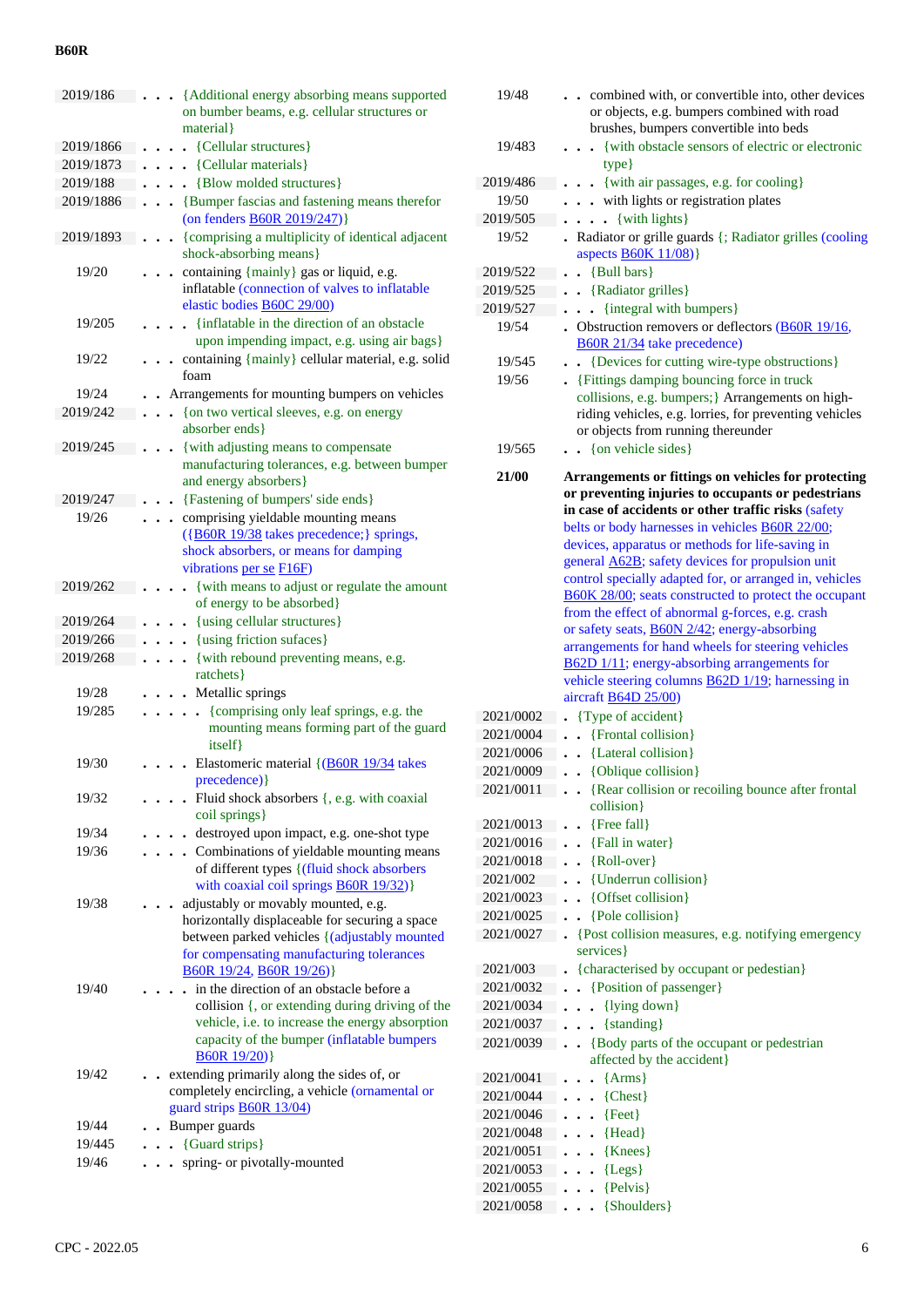| 2021/006     | . Type of passenger}                                                                                                                                                                                                                                            |
|--------------|-----------------------------------------------------------------------------------------------------------------------------------------------------------------------------------------------------------------------------------------------------------------|
| 2021/0062    | {woman, e.g. pregnant}<br>$\ddot{\phantom{0}}$                                                                                                                                                                                                                  |
| 2021/0065    | . {Type of vehicles}                                                                                                                                                                                                                                            |
| 2021/0067    | {Buses}<br>$\ddot{\phantom{0}}$                                                                                                                                                                                                                                 |
| 2021/0069    | {Trailers, e.g. caravans}                                                                                                                                                                                                                                       |
| 2021/0072    | {Convertible cars}                                                                                                                                                                                                                                              |
| 2021/0074    | . . {Utility vehicles}                                                                                                                                                                                                                                          |
| 2021/0076    | {Agricultural vehicles, e.g. tractors}<br>$\ddot{\phantom{0}}$                                                                                                                                                                                                  |
| 2021/0079    | $\bullet$ $\bullet$ {Fork-lift trucks}                                                                                                                                                                                                                          |
| 2021/0081    | $\cdots$ {Working vehicles}                                                                                                                                                                                                                                     |
| 2021/0083    | . {Pick-up trucks; Light trucks; Sport utility                                                                                                                                                                                                                  |
|              | vehicles}                                                                                                                                                                                                                                                       |
| 2021/0086    | {Racing cars}                                                                                                                                                                                                                                                   |
| 2021/0088    | {Cycles, e.g. motorcycles}<br>$\ddot{\phantom{1}}$                                                                                                                                                                                                              |
| 2021/009     | {Railway vehicles}                                                                                                                                                                                                                                              |
| 2021/0093    | {Aircraft}                                                                                                                                                                                                                                                      |
| 2021/0095    | ${$ Boats $}$<br>$\ddot{\phantom{a}}$                                                                                                                                                                                                                           |
| 2021/0097    | {Amusement vehicles}                                                                                                                                                                                                                                            |
| 21/01        | . Electrical circuits for triggering {passive} safety                                                                                                                                                                                                           |
|              | arrangements, {e.g. airbags, safety belt tighteners,}                                                                                                                                                                                                           |
|              | in case of vehicle accidents or impending vehicle<br>accidents { (electrical circuits for transmission of<br>signals between steering wheel and the vehicle itself<br>B60R 16/027; for electrically actuating belt retractor<br>locking means $B60R$ $22/343$ } |
|              | 2021/01006 . {Mounting of electrical components in vehicles}                                                                                                                                                                                                    |
|              | 2021/01013 . {Means for detecting collision, impending                                                                                                                                                                                                          |
|              | collision or roll-over}                                                                                                                                                                                                                                         |
| 2021/0102    | {the monitored value being used for calculating<br>$\ddot{\phantom{0}}$                                                                                                                                                                                         |
|              | occupant displacement}                                                                                                                                                                                                                                          |
| 2021/01027   | . . {Safing sensors}                                                                                                                                                                                                                                            |
| 2021/01034   | . . {Controlling a plurality of restraint devices}                                                                                                                                                                                                              |
| 2021/0104    | {Communication circuits for data transmission}<br>$\ddot{\phantom{0}}$                                                                                                                                                                                          |
| 2021/01047   | $\cdot$ {Architecture}<br>$\ddot{\phantom{0}}$                                                                                                                                                                                                                  |
| 2021/01054   | $\ldots$ {Bus}                                                                                                                                                                                                                                                  |
| 2021/01061   | {between the airbag system and other<br>$\ddot{\phantom{a}}$<br>$\ddot{\phantom{0}}$                                                                                                                                                                            |
|              | vehicle electronic systems}                                                                                                                                                                                                                                     |
| 2021/01068   | {between different sensors and airbag                                                                                                                                                                                                                           |
|              | control unit}                                                                                                                                                                                                                                                   |
|              | 2021/01075 {between the airbag control unit and<br>pyrotechnic fuses or equivalent actuators}                                                                                                                                                                   |
| 2021/01081 . | . Transmission medium}                                                                                                                                                                                                                                          |
| 2021/01088   | $\bullet$ {wireless}<br>$\ddotsc$                                                                                                                                                                                                                               |
| 2021/01095   | $\ldots$ {optical}                                                                                                                                                                                                                                              |
| 2021/01102   | . {Transmission method}                                                                                                                                                                                                                                         |
| 2021/01109   | {power and data signal using transmission<br>$\cdots$                                                                                                                                                                                                           |
|              | medium}                                                                                                                                                                                                                                                         |
| 2021/01115   | {specific data frames}                                                                                                                                                                                                                                          |
| 2021/01122   | . Prevention of malfunction }                                                                                                                                                                                                                                   |
| 2021/01129   | • {Problems or faults}<br>$\ddot{\phantom{a}}$                                                                                                                                                                                                                  |
| 2021/01136   | $\cdot$ {Cut lines}<br>$\ddot{\phantom{0}}$                                                                                                                                                                                                                     |
| 2021/01143   | {Short circuits}<br>$\cdot$                                                                                                                                                                                                                                     |
| 2021/0115    | . {Current leakage}                                                                                                                                                                                                                                             |
| 2021/01156   | . {Current or voltage overload}                                                                                                                                                                                                                                 |
| 2021/01163   | . {Insufficient current or voltage}                                                                                                                                                                                                                             |
| 2021/0117    | $\ldots$ {Noise}                                                                                                                                                                                                                                                |
| 2021/01177   | {Misdeployment, e.g. during assembly,<br>disassembly, accident salvage or recycling}                                                                                                                                                                            |
| 2021/01184 . | • {Fault detection or diagnostic circuits (in power<br>circuits <b>B60R 2021/01129</b> )}                                                                                                                                                                       |
| 2021/0119    | {Plausibility check}<br>.                                                                                                                                                                                                                                       |
| 2021/01197   | . {Warning devices}                                                                                                                                                                                                                                             |
|              | 2021/01204 . {Actuation parameters of safety arrangents}                                                                                                                                                                                                        |
|              |                                                                                                                                                                                                                                                                 |

| 2021/01211           | {Expansion of air bags}<br>$\ddotsc$                                                          |
|----------------------|-----------------------------------------------------------------------------------------------|
| 2021/01218           | {control of expansion speed}                                                                  |
| 2021/01225           | {control of expansion volume}<br>$\ddot{\phantom{0}}$                                         |
| 2021/01231           | {control of expansion timing or sequence}<br>$\ddot{\phantom{0}}$<br>$\cdot$                  |
| 2021/01238           | {control of expansion shape}<br>$\bullet$                                                     |
| 2021/01245           | {selection of seat for bag expansion}                                                         |
| 2021/01252           | {Devices other than bags}                                                                     |
| 2021/01259           | {Brakes}<br>$\ddot{\phantom{0}}$                                                              |
| 2021/01265           | {Seat belts}<br>$\ddot{\phantom{0}}$                                                          |
| 2021/01272           | • {Belt tensioners}                                                                           |
| 2021/01279           | {Load limiters}                                                                               |
| 2021/01286           | . . {Electronic control units}                                                                |
| 2021/01293           | • {programmable for use in different vehicles or                                              |
|                      | with different airbags configurations}                                                        |
| 21/013               | including means for detecting collisions,                                                     |
|                      | impending collisions or roll-over                                                             |
| 2021/01302           | {monitoring vehicle body vibrations or noise}<br>$\ddot{\phantom{0}}$<br>$\ddot{\phantom{0}}$ |
| 2021/01304           | {monitoring rough road condition}<br>$\ddot{\phantom{0}}$                                     |
| 2021/01306           | {monitoring vehicle inclination}<br>$\ddot{\phantom{0}}$                                      |
| 2021/01308           | {monitoring distance between vehicle body and<br>$\ddot{\phantom{0}}$                         |
|                      | road}                                                                                         |
| 2021/01311           | {monitoring the braking system, e.g. ABS}                                                     |
| 2021/01313           | {monitoring the vehicle steering system or the                                                |
|                      | dynamic control system}                                                                       |
| 2021/01315           | {monitoring occupant displacement}                                                            |
| 2021/01317           | {monitoring seat belt tensiont}                                                               |
| 21/0132              | responsive to vehicle motion parameters {,                                                    |
|                      | e.g. to vehicle longitudinal or transversal                                                   |
|                      | deceleration or speed value}                                                                  |
| 2021/01322           | {comprising variable thresholds, e.g.                                                         |
|                      | depending from other collision parameters}                                                    |
| 2021/01325           | {Vertical acceleration}                                                                       |
| 2021/01327           | {Angular velocity or angular acceleration}                                                    |
| 21/0133              | {by integrating the amplitude of the input                                                    |
|                      | signal}                                                                                       |
| 21/01332             | {by frequency or waveform analysis}                                                           |
| 21/01334             | {using Fourier analysis}<br>$\ddot{\phantom{a}}$                                              |
| 21/01336             | $\cdots$ (using filtering)                                                                    |
| 21/01338             | {using vector analysis}                                                                       |
| 21/0134              | . responsive to imminent contact with an                                                      |
|                      | obstacle {, e.g. using radar systems}                                                         |
| 2021/01345           | {using mechanical sensing means}<br>$\ddot{\phantom{0}}$                                      |
| 21/0136              | responsive to actual contact with an obstacle<br>.                                            |
|                      | {, e.g. to vehicle deformation, bumper<br>displacement or bumper velocity relative            |
|                      | to the vehicle (monitoring crash strength in                                                  |
|                      | combination with passenger seat detection                                                     |
|                      | B60R 21/01558)}                                                                               |
| 21/015               | including means for detecting the presence or                                                 |
|                      | position of passengers, passenger seats or child                                              |
|                      | seats {, and the related safety parameters therefor,                                          |
|                      | e.g. speed or timing of airbag inflation in relation                                          |
|                      | to occupant position or seat belt use}                                                        |
| 21/01504             | {detecting bag displacement}<br>$\ddot{\phantom{a}}$                                          |
| 21/01508             | {detecting forces or pressure in bags or<br>.                                                 |
|                      | modules }                                                                                     |
| 21/01512             | {Passenger detection systems}<br>$\ddot{\phantom{0}}$                                         |
| 21/01516             | {using force or pressure sensing means}<br>$\cdots$                                           |
| 21/0152              | • {using strain gauges}<br>$\cdots$                                                           |
| 21/01522             | $\ldots$ (using fluid means)                                                                  |
| 21/01524             | . {using electric switches}                                                                   |
|                      |                                                                                               |
| 21/01526<br>21/01528 | {using piezoelectric elements}<br>$\ddot{\phantom{0}}$<br>$\ldots$ (mounted on the bag)       |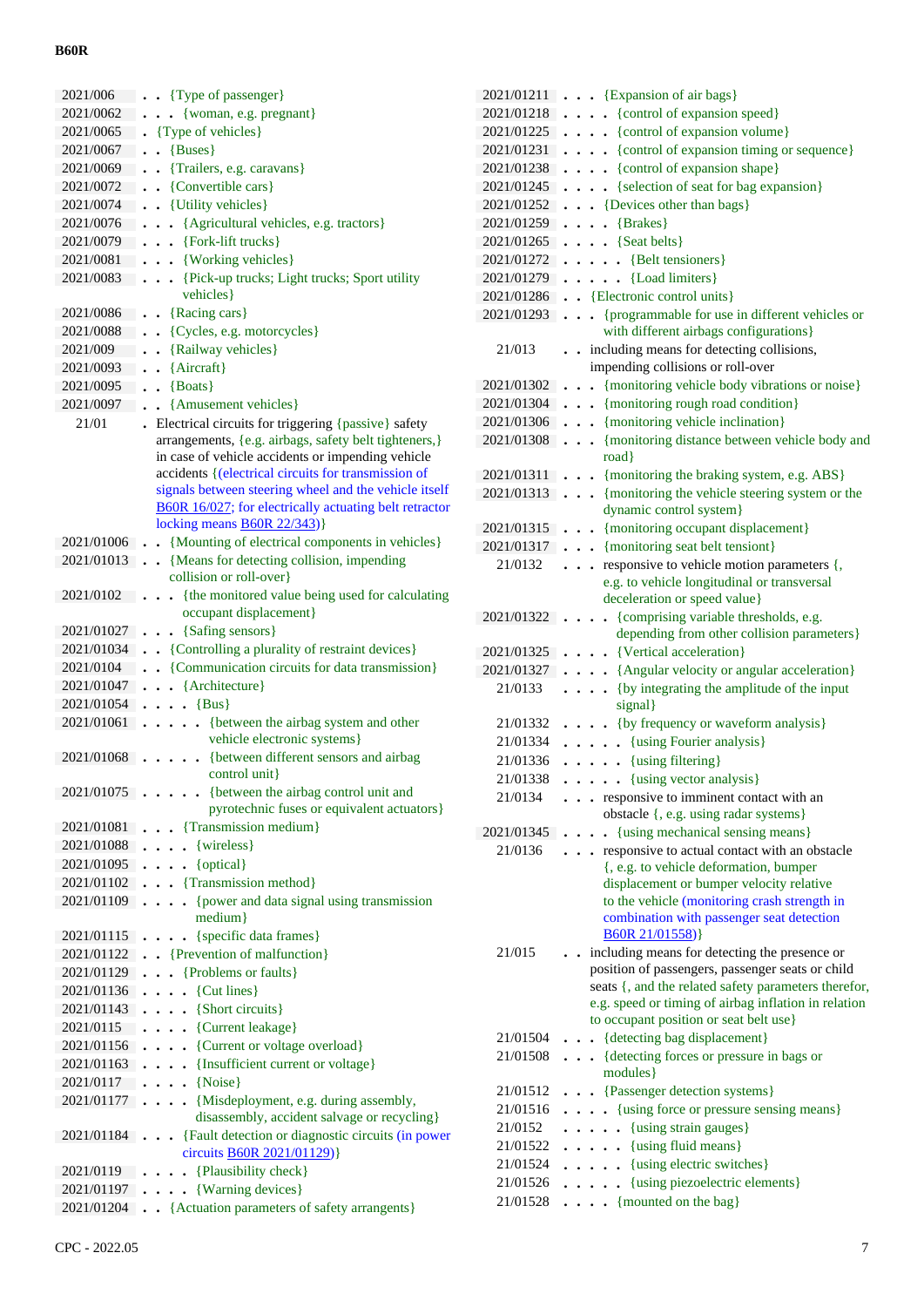| 21/0153                | . {using field detection presence sensors}                                                            |
|------------------------|-------------------------------------------------------------------------------------------------------|
| 21/01532               | {using electric or capacitive field sensors}                                                          |
| 21/01534               | $\ldots$ $\ldots$ {using electromagnetic waves, e.g.                                                  |
|                        | infrared}                                                                                             |
| 21/01536               | . {using ultrasonic waves}                                                                            |
| 21/01538               | $\ldots$ . {for image processing, e.g. cameras or                                                     |
|                        | sensor arrays}                                                                                        |
| 21/0154<br>21/01542    | . {in combination with seat heating}                                                                  |
| 21/01544               | . {detecting passenger motion}<br>. {detecting seat belt parameters, e.g. length,                     |
|                        | tension or height-adjustment}                                                                         |
| 21/01546               | . {using belt buckle sensors}                                                                         |
| 21/01548               | . {sensing the amount of belt winded on                                                               |
|                        | retractor                                                                                             |
| 21/0155                | $\ldots$ {sensing belt tension}                                                                       |
| 21/01552               | . {detecting position of specific human body                                                          |
|                        | parts, e.g. face, eyes or hands}                                                                      |
| 21/01554               | {Seat position sensors}                                                                               |
| 21/01556               | . {Child-seat detection systems}                                                                      |
| 21/01558               | . {monitoring crash strength}                                                                         |
| 21/0156                | $\ldots$ {by deceleration}                                                                            |
| 21/01562               | $\ldots$ {by speed}                                                                                   |
| 21/01564               | . {Manually or key-actuated inhibition switches}                                                      |
| 21/01566               | {Devices for warning or indicating mode of<br>inhibition}                                             |
| 21/017                 | . . including arrangements for providing electric                                                     |
|                        | power to safety arrangements {or their actuating                                                      |
|                        | means, e.g. to pyrotechnic fuses or electro-                                                          |
|                        | mechanic valves}                                                                                      |
| 21/0173                | {Diagnostic or recording means therefor}<br>$\ddotsc$                                                 |
| 21/0176                | {for firing circuits using only mechanical                                                            |
|                        | switches as collision detecting means, in                                                             |
|                        | series with pyrotechnic fuses}                                                                        |
| 21/02                  | • Occupant safety arrangements or fittings {, e.g.                                                    |
|                        |                                                                                                       |
|                        | crash pads (seat belts with crash pads B60R 22/14;                                                    |
|                        | removable children's seats having a front guard or                                                    |
| 2021/0206              | barrier <b>B60N 2/2839</b> )}                                                                         |
|                        | {Self-supporting restraint systems, e.g. restraining<br>arms, plates or the like}                     |
| 2021/0213              | {mounted on floor}                                                                                    |
| 2021/022               | {mounted on seats}                                                                                    |
| 2021/0226              | {mounted on fire wall}                                                                                |
| 2021/0233              | {mounted on steering-wheel}                                                                           |
| 2021/024               | {mounted on dash-board}                                                                               |
| 2021/0246              | {mounted on side walls}                                                                               |
| 2021/0253              | {mounted on roof}                                                                                     |
| 21/026                 | {Rigid partitions inside vehicles, e.g. between                                                       |
|                        | passengers and load compartments (B60R 21/12                                                          |
|                        | takes precedence) }                                                                                   |
| 2021/0266<br>2021/0273 | {comprising energy absorbing means}                                                                   |
|                        | {automatically movable to an operative position,<br>e.g. in case of collision or impending collision} |
| 2021/028               | {Means preventing passenger from falling out of                                                       |
|                        | vehicles}                                                                                             |
| 21/0286                | {Padded or energy absorbing driving control                                                           |
|                        | initiating means, e.g. gear lever, pedals                                                             |
|                        | (B60R 21/09 takes precedence; padded linings for                                                      |
|                        | steering control means <b>B60R 21/05</b> )}                                                           |
| 2021/0293              | {Additional pads or cushions in vehicle                                                               |
|                        | compartments, e.g. movably mounted}                                                                   |
| 21/04                  | Padded linings for the vehicle interior {; Energy<br>absorbing structures associated with padded or   |
|                        | non-padded linings}                                                                                   |

| 2021/0407 | {using gas or liquid as energy absorbing<br>$\ddot{\phantom{0}}$<br>means }                                                                                                                                                                                                                     |
|-----------|-------------------------------------------------------------------------------------------------------------------------------------------------------------------------------------------------------------------------------------------------------------------------------------------------|
| 2021/0414 | {using energy absorbing ribs}                                                                                                                                                                                                                                                                   |
| 2021/0421 | {using honeycomb structures}                                                                                                                                                                                                                                                                    |
| 21/0428   | {associated with the side doors or panels, e.g.                                                                                                                                                                                                                                                 |
|           | displaced towards the occupants in case of a<br>side collision}                                                                                                                                                                                                                                 |
| 2021/0435 | {associated with the side or roof pillars}                                                                                                                                                                                                                                                      |
| 2021/0442 | {associated with the roof panel}<br>$\bullet$                                                                                                                                                                                                                                                   |
| 21/045    | associated with the instrument panel or<br>$\ddot{\phantom{0}}$<br>dashboard                                                                                                                                                                                                                    |
| 21/05     | associated with the steering wheel, {steering}<br>hand lever or {steering} column (yieldable<br>steering columns B62D 1/18)                                                                                                                                                                     |
| 21/055    | Padded {or energy-absorbing} fittings {, e.g. seat<br>belt anchors (sun visors <b>B60J</b> 3/00; head rests<br>$B60N 2/80$ }                                                                                                                                                                    |
| 21/06     | Safety nets, transparent sheets, curtains, or<br>the like, e.g. between occupants and glass<br>({B60R 21/026}, B60R 21/11, B60R 21/12,<br>B60R 21/16 take precedence)                                                                                                                           |
| 2021/065  | {comprising energy absorbing mounting<br>$\ddot{\phantom{0}}$<br>means }                                                                                                                                                                                                                        |
| 21/08     | {automatically} movable from an inoperative<br>to an operative position, e.g. in a collision<br>(electrical circuits for triggering safety<br>arrangements <b>B60R 21/01</b> )                                                                                                                  |
| 21/09     | Control elements or operating handles movable<br>from an operative to an out-of-the way position,<br>e.g. {pedals,} switch knobs, window cranks<br>{(specially adapted for brake pedals, e.g. by<br>venting of master cylinder or destruction of force<br>transmitting rod, <b>B60T</b> 7/065)} |
| 21/11     | Overhead guards, e.g. against loads falling<br>down {(specially adapted for fork-lift trucks<br>B66F9/07545)                                                                                                                                                                                    |
| 21/12     | which protect the occupants against personal<br>attack from the inside or the outside of the vehicle                                                                                                                                                                                            |
| 21/13     | Roll-over protection (electrical circuits for<br>triggering safety arrangements <b>B60R 21/01</b> )                                                                                                                                                                                             |
| 21/131    | {Protective devices for drivers in case of<br>overturning of tractors (means for preventing<br>overturning or tipping of tractors <b>B62D 49/08</b> )}                                                                                                                                          |
| 2021/132  | {Roll bars for convertible vehicles}                                                                                                                                                                                                                                                            |
| 2021/134  | {movable from a retracted to a protection<br>$\ddot{\phantom{0}}$<br>position }                                                                                                                                                                                                                 |
| 2021/135  | {automatically during an accident}<br>$\ddot{\phantom{0}}$                                                                                                                                                                                                                                      |
| 2021/137  | {Reinforcement cages for closed vehicle<br>$\bullet$<br>bodies }                                                                                                                                                                                                                                |
| 2021/138  | {using external airbags}                                                                                                                                                                                                                                                                        |
| 21/16     | Inflatable occupant restraints or confinements<br>designed to inflate upon impact or impending<br>impact, e.g. air bags ({protective garments with<br>automatically inflatable shock-absorbing means<br>A41D 13/018; } connection of valves to inflatable<br>elastic bodies B60C 29/00)         |
| 2021/161  | {characterised by additional means for                                                                                                                                                                                                                                                          |
| 2021/162  | controlling deployment trajectory}<br>{Means for diverting, destroying or blocking<br>the bag in case of dangerous deployment, e.g.                                                                                                                                                             |
| 21/164    | during rescue operations or use of rear-facing<br>children seats}<br>{combined with vehicle venting means<br>for reducing or avoiding the passenger<br>compartment overpressure during inflation}                                                                                               |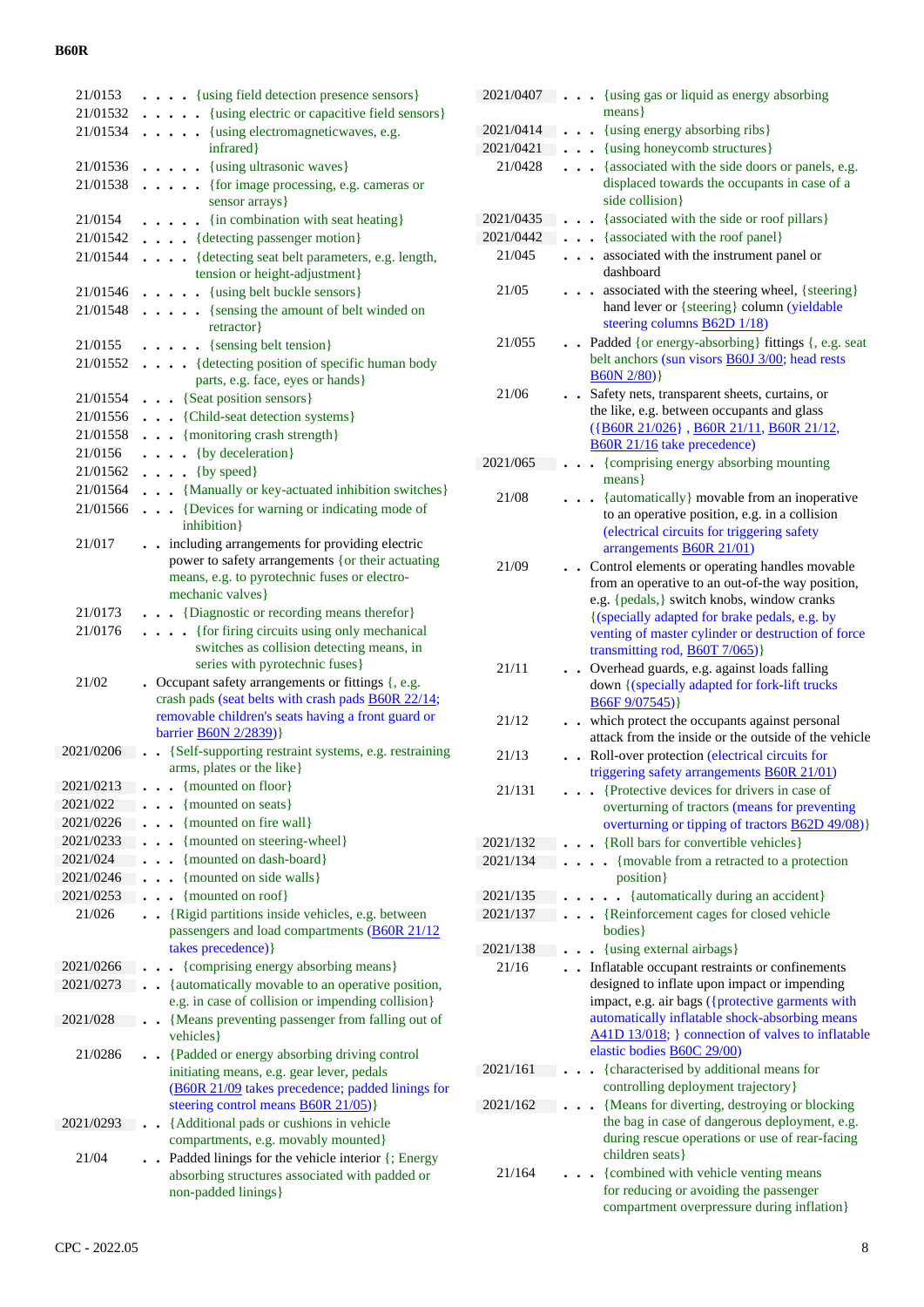| 2021/165   | {reusable, e.g. in case of multiple collisions}                                                                                                                                                                                                                              |  |
|------------|------------------------------------------------------------------------------------------------------------------------------------------------------------------------------------------------------------------------------------------------------------------------------|--|
| 2021/167   | {comprising anti-theft devices}                                                                                                                                                                                                                                              |  |
| 2021/168   | {for restraining luggages}                                                                                                                                                                                                                                                   |  |
| 21/18      | the inflatable member formed as a belt or<br>harness or combined with a belt or harness<br>arrangement                                                                                                                                                                       |  |
| 21/20      | Arrangements for storing inflatable members<br>in their non-use or deflated condition;<br>Arrangement or mounting of air bag modules<br>or components                                                                                                                        |  |
| 21/201     | . Packaging straps or envelopes for inflatable<br>members                                                                                                                                                                                                                    |  |
| 21/203     | in steering wheels or steering columns                                                                                                                                                                                                                                       |  |
| 21/2032    | {the inflator or inflatable member not<br>being rotatable with the steering wheel;<br>Arrangements using the steering column or<br>steering wheel rim for storing, supplying<br>or evacuating the inflation gas or for<br>storing the inflatable member}                     |  |
| 21/2035    | {using modules containing inflator, bag<br>and cover attachable to the steering wheel<br>as a complete sub-unit (steering wheel<br>covers with tear lines <b>B60R</b> 21/21656;<br>assembling of modules <b>B60R 21/217</b> )}                                               |  |
| 21/2037    | {the module or a major component<br>thereof being yieldably mounted,<br>e.g. for actuating the horn switch or<br>for protecting the driver in a non-<br>deployment situation (horn switches<br>integrated in steering wheel covers with<br>tear lines <b>B60R</b> 21/21658)} |  |
| 21/205     | in dashboards                                                                                                                                                                                                                                                                |  |
| 21/206     | in the lower part of dashboards, e.g. for<br>$\ddot{\phantom{a}}$<br>protecting the knees                                                                                                                                                                                    |  |
| 21/207     | in vehicle seats                                                                                                                                                                                                                                                             |  |
| 21/2072    | {in children's seats}                                                                                                                                                                                                                                                        |  |
| 2021/2074  | {in head rests}<br>$\ddot{\phantom{0}}$                                                                                                                                                                                                                                      |  |
| 2021/2076  | {Removable covers with tear seams}                                                                                                                                                                                                                                           |  |
| 2021/2078  | {in rear seats}                                                                                                                                                                                                                                                              |  |
| 21/21      | in vehicle side panels, e.g. doors (pillar                                                                                                                                                                                                                                   |  |
|            | mounted arrangements <b>B60R 21/213</b> )                                                                                                                                                                                                                                    |  |
| 21/213     | in vehicle roof frames or pillars                                                                                                                                                                                                                                            |  |
| 21/214     | . in roof panels                                                                                                                                                                                                                                                             |  |
| 21/215     | characterised by the covers for the inflatable<br>member {(B60R 21/2176 takes precedence)}                                                                                                                                                                                   |  |
| 2021/21506 | {comprising tearing tabs, legs or the like<br>for holding the lid before deployment}                                                                                                                                                                                         |  |
| 2021/21512 | {the lid being displaced towards<br>the occupant during deployment<br>(B60R 2021/2161, B60R 2021/21525 take<br>precedence) }                                                                                                                                                 |  |
| 2021/21518 | {comprising a lock unlocked during<br>deployment}                                                                                                                                                                                                                            |  |
| 2021/21525 | {the lid being fixed on the bag, or forming<br>part of the bag wall, or the bag itself being<br>used as wall liner}                                                                                                                                                          |  |
| 2021/21531 | {using a strechable wall liner}                                                                                                                                                                                                                                              |  |
| 2021/21537 | {characterised by hinges}                                                                                                                                                                                                                                                    |  |
| 2021/21543 | {with emblems}                                                                                                                                                                                                                                                               |  |
| 21/2155    | with complex motion of the cover;<br>Retraction under the lining during opening                                                                                                                                                                                              |  |
| 21/216     | comprising tether means for limitation of<br>cover motion during deployment                                                                                                                                                                                                  |  |

| 2021/2161   |  |  | {the cover being displaced towards the                                                                                                                                                                                              |
|-------------|--|--|-------------------------------------------------------------------------------------------------------------------------------------------------------------------------------------------------------------------------------------|
|             |  |  | occupant during deployment}                                                                                                                                                                                                         |
| 2021/2163   |  |  | {with energy absorbing or elastic<br>means }                                                                                                                                                                                        |
| 21/2165     |  |  | characterised by a tear line for defining a<br>deployment opening                                                                                                                                                                   |
| 2021/21652  |  |  | {the tearing being done or assisted by<br>cutters }                                                                                                                                                                                 |
| 2021/21654  |  |  | {the tearing being done or assisted by<br>heating or pyrotechnic means}                                                                                                                                                             |
| 21/21656    |  |  | {Steering wheel covers or similar cup-<br>shaped covers}                                                                                                                                                                            |
| 21/21658    |  |  | {with integrated switches, e.g. horn<br>switches }                                                                                                                                                                                  |
| 21/217      |  |  | Inflation fluid source retainers, e.g. reaction<br>canisters; Connection of bags, covers,<br>diffusers or inflation fluid sources therewith<br>or together                                                                          |
| 21/2171     |  |  | {specially adapted for elongated<br>cylindrical or bottle-like inflators with a<br>symmetry axis perpendicular to the main<br>direction of bag deployment, e.g. extruded<br>reaction canisters (B60R 21/2176 takes<br>precedence) } |
| 2021/2172   |  |  | {the cover being connected to the<br>surrounding part and to the module, e.g.<br>floating mounts}                                                                                                                                   |
| 2021/2173   |  |  | {the module or part thereof being movably<br>mounted on the vehicle}                                                                                                                                                                |
| 2021/2175   |  |  | • {using energy absorbing means}                                                                                                                                                                                                    |
| 21/2176     |  |  | {the air bag components being completely                                                                                                                                                                                            |
|             |  |  | enclosed in a soft or semi-rigid housing or<br>cover                                                                                                                                                                                |
| 2021/2177   |  |  | {Reaction canisters characterised by<br>material }                                                                                                                                                                                  |
| 2021/2178   |  |  | {Plastic}                                                                                                                                                                                                                           |
| 21/23       |  |  | Inflatable members (B60R 21/18 takes                                                                                                                                                                                                |
|             |  |  | precedence; connection to inflation fluid source                                                                                                                                                                                    |
|             |  |  | retainers B60R $21/217$ )                                                                                                                                                                                                           |
| 21/231      |  |  | characterised by their shape, construction or<br>spatial configuration                                                                                                                                                              |
| 2021/23107. |  |  | {the bag being integrated in a multi-bag<br>system }                                                                                                                                                                                |
| 2021/23115  |  |  | {with inflatable support compartments<br>creating an internal suction volume}                                                                                                                                                       |
| 2021/23123  |  |  | {Heat protection panels}                                                                                                                                                                                                            |
| 2021/2313   |  |  | {comprising sensitive compartments}                                                                                                                                                                                                 |
| 21/23138    |  |  | {specially adapted for side protection<br>(B60R 21/23184, B60R 21/232 take<br>precedence) }                                                                                                                                         |
| 2021/23146  |  |  | {seat mounted}                                                                                                                                                                                                                      |
| 2021/23153  |  |  | {specially adapted for rear seat<br>passengers }                                                                                                                                                                                    |
| 2021/23161  |  |  | {specially adapted for protecting at least<br>two passengers, e.g. preventing them from<br>hitting each other}                                                                                                                      |
| 2021/23169  |  |  | {specially adapted for knee protection}                                                                                                                                                                                             |
| 2021/23176  |  |  | {specially adapted for foot protection}                                                                                                                                                                                             |
| 21/23184    |  |  | {Tubular air bags connected to the vehicle                                                                                                                                                                                          |
|             |  |  | at their two extremities }                                                                                                                                                                                                          |
| 2021/23192  |  |  | {Roof bags, i.e. protecting the occupant in<br>a roll-over situation}                                                                                                                                                               |
| 21/232      |  |  | Curtain-type airbags deploying mainly in a<br>vertical direction from their top edge                                                                                                                                                |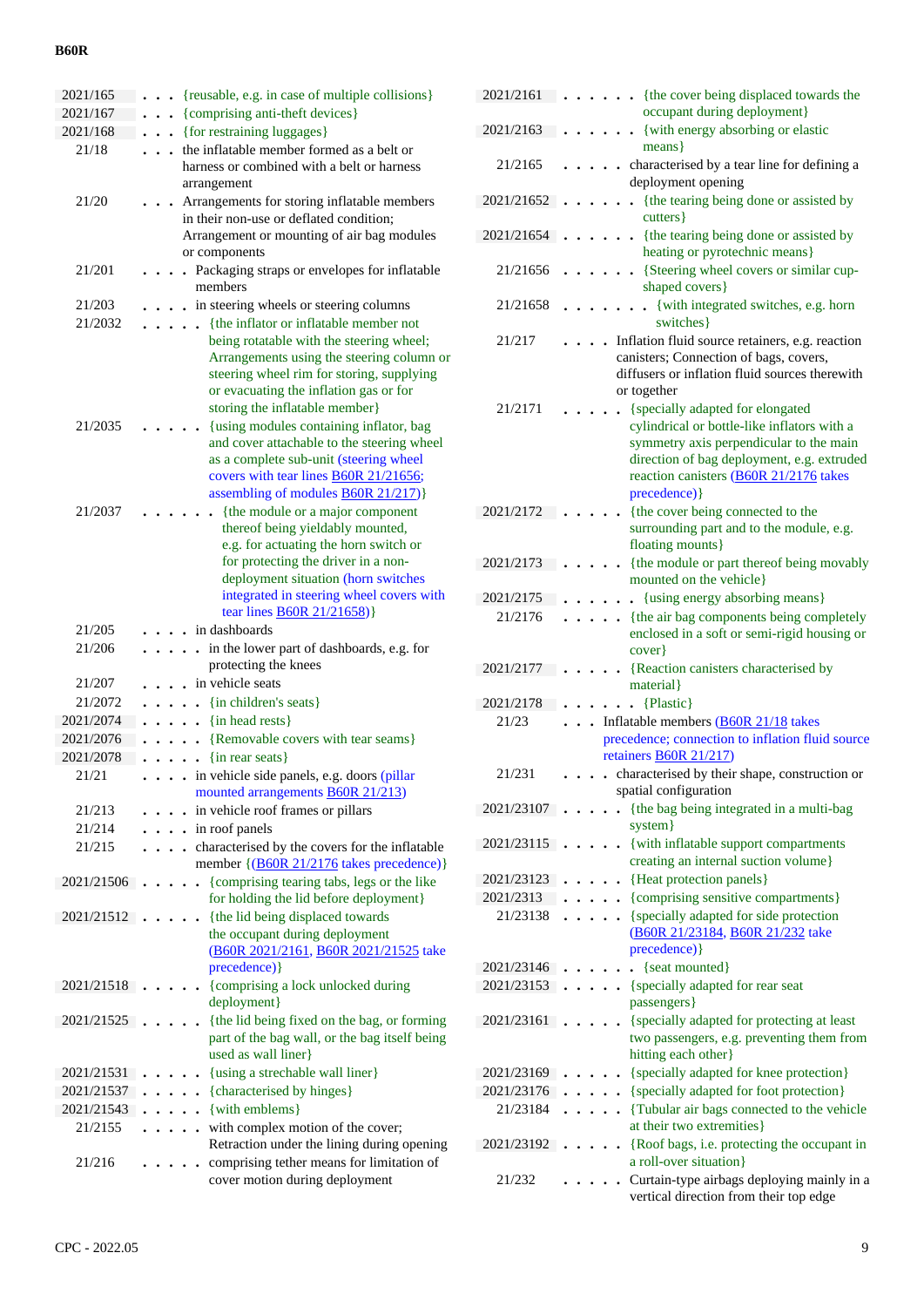| 21/233     |  |                      |                      |           | comprising a plurality of individual                                   |
|------------|--|----------------------|----------------------|-----------|------------------------------------------------------------------------|
|            |  |                      |                      |           | compartments; comprising two or more                                   |
|            |  |                      |                      |           | bag-like members, one within the other                                 |
|            |  |                      |                      |           | (B60R 21/232 takes precedence)                                         |
| 2021/23308 |  |                      |                      |           | {the individual compartments defining                                  |
|            |  |                      |                      |           | the external shape of the bag}                                         |
| 2021/23316 |  |                      |                      |           | {Inner seams, e.g. creating separate                                   |
|            |  |                      |                      |           | compartments or used as tethering                                      |
|            |  |                      |                      |           | means }                                                                |
| 2021/23324 |  |                      |                      |           | {Inner walls crating separate<br>compartments, e.g. communicating with |
|            |  |                      |                      |           | vents }                                                                |
|            |  |                      |                      |           |                                                                        |
| 2021/23332 |  |                      |                      |           | {using independent bags, one within<br>the other                       |
| 21/2334    |  |                      |                      |           | Expansion control features                                             |
| 21/2338    |  |                      |                      |           | . Tethers                                                              |
| 2021/23382 |  |                      |                      |           | • {Internal tether means}                                              |
| 2021/23384 |  |                      |                      |           | • {having ends which are movable or                                    |
|            |  |                      |                      |           | detachable during deployment}                                          |
| 2021/23386 |  |                      |                      |           | . . {External tether means}                                            |
| 2021/23388 |  |                      |                      |           | • {having ends which are movable or                                    |
|            |  |                      |                      |           | detachable during deployment}                                          |
| 21/2342    |  |                      |                      |           | Tear seams                                                             |
| 21/2346    |  |                      |                      |           | . . Soft diffusers                                                     |
| 21/235     |  |                      |                      |           | characterised by their material                                        |
| 2021/23504 |  |                      |                      |           | {characterised by material}                                            |
| 2021/23509 |  |                      |                      |           | {Fabric}                                                               |
| 2021/23514 |  |                      | $\ddot{\phantom{0}}$ | $\cdot$   | {coated fabric}                                                        |
| 2021/23519 |  |                      |                      | $\bullet$ | $\ddot{\phantom{0}}$<br>• {Resin (for coating fabric                   |
|            |  |                      |                      |           | B60R 2021/23514)}                                                      |
| 2021/23523 |  |                      |                      |           | {Composite (coated fabric                                              |
|            |  |                      |                      |           | B60R 2021/23514)}                                                      |
| 2021/23528 |  |                      |                      |           | ${Metal}$                                                              |
| 2021/23533 |  |                      |                      |           | {characterised by the manufacturing                                    |
|            |  |                      |                      |           | process }                                                              |
| 2021/23538 |  |                      |                      |           | {Sewing}                                                               |
| 2021/23542 |  |                      |                      |           | {Weaving}                                                              |
| 2021/23547 |  |                      |                      |           | {one piece weaving}<br>$\ddot{\phantom{0}}$                            |
| 2021/23552 |  | $\ddot{\phantom{0}}$ |                      |           | . {Knitting}                                                           |
| 2021/23557 |  |                      | $\bullet$            |           | $\bullet$ {Molding}                                                    |
| 2021/23561 |  |                      |                      |           | $\ldots$ {Sealing}                                                     |
| 2021/23566 |  |                      |                      |           | . {Nesting of panels, i.e. for material                                |
|            |  |                      |                      |           | utilisation}                                                           |
| 2021/23571 |  |                      |                      |           | {characterised by connections between                                  |
|            |  |                      |                      |           | panels }                                                               |
| 2021/23576 |  |                      |                      |           | $\cdot$ {Sewing}                                                       |
| 2021/2358  |  |                      |                      |           | $\bullet \bullet \{ Bonding\}$                                         |
| 2021/23585 |  |                      |                      |           | $\cdots$ $\cdots$ {Vulcanisation}                                      |
| 2021/2359  |  |                      |                      |           | $\ldots$ {Welding}                                                     |
| 2021/23595 |  |                      |                      |           | $\ldots$ {Sealing}                                                     |
| 21/237     |  |                      |                      |           | . characterised by the way they are folded                             |
| 2021/2375  |  |                      |                      |           | $\cdots$ (Folding devices)                                             |
| 21/239     |  |                      |                      |           | . characterised by their venting means                                 |
| 2021/2395  |  |                      |                      |           | {comprising means to control the venting}                              |
| 21/26      |  |                      |                      |           | . characterised by the inflation fluid source                          |
|            |  |                      |                      |           | or means to control inflation fluid flow                               |
|            |  |                      |                      |           | {(arrangement or mounting thereof to the                               |
|            |  |                      |                      |           | vehicle <b>B60R</b> 21/20; blasting cartridges for                     |
|            |  |                      |                      |           | producing gas under pressure in general                                |
|            |  |                      |                      |           | F42B 3/04; initiators or igniters therefor<br>$F42B\ 3/10)$            |
|            |  |                      |                      |           |                                                                        |
|            |  |                      |                      |           |                                                                        |

| 21/26005            | {the inflation fluid being transferred to<br>$\ddot{\phantom{0}}$<br>the inflatable member by the mechanical<br>deformation of the fluid container during an<br>impact} |  |
|---------------------|-------------------------------------------------------------------------------------------------------------------------------------------------------------------------|--|
| $2021/26011$        | {using a filter through which the inflation<br>gas passes}                                                                                                              |  |
| 2021/26017          | {a cooling agent being added to the inflation<br>$fluid$ }                                                                                                              |  |
| 2021/26023          | {for filling the bag with foam}                                                                                                                                         |  |
| 2021/26029          | $\ldots$ {Ignitors}                                                                                                                                                     |  |
| 2021/26035          | . {triggered by mechanical means}                                                                                                                                       |  |
| 2021/26041          | $\ldots$ { of elongated shape}                                                                                                                                          |  |
| 2021/26047          | $\ldots$ (of film shape)                                                                                                                                                |  |
| 2021/26052          | . {using fluid materials}                                                                                                                                               |  |
| 2021/26058          | {using a combination of inflators}                                                                                                                                      |  |
| 2021/26064          | . {characterised by auto-ignition means}                                                                                                                                |  |
| 2021/2607           | {characterised by heating or heat insulating<br>means, e.g. for use under extreme<br>temperatures}                                                                      |  |
| 2021/26076          | {characterised by casing}                                                                                                                                               |  |
| 2021/26082          | • {Material}                                                                                                                                                            |  |
| 2021/26088          | $\bullet$ {Plastic}<br>$\ddot{\phantom{a}}$                                                                                                                             |  |
| 2021/26094          | {characterised by fluid flow controlling<br>valves }                                                                                                                    |  |
| 21/261              | . with means other than bag structure to<br>diffuse or guide inflation fluid                                                                                            |  |
| 2021/2612           | {Gas guiding means, e.g. ducts}                                                                                                                                         |  |
| 2021/2615           | . {for diverting the gas into a plurality of<br>bags}                                                                                                                   |  |
| 2021/2617           | {Curtain bag nozzles}<br>$\ddotsc$                                                                                                                                      |  |
| 21/262              | . Elongated tubular diffusers, e.g. curtain-<br>type                                                                                                                    |  |
| 21/263              | using a variable source, e.g. plural stage<br>or controlled output (hybrid inflators<br><b>B60R 21/272)</b>                                                             |  |
| 2021/2633           | • {with a plurality of inflation levels}                                                                                                                                |  |
| 2021/2636           | {The volume of gas being continuously<br>$\sim$<br>adjustable}                                                                                                          |  |
| 21/264<br>2021/2642 | using instantaneous generation of gas, e.g.<br>pyrotechnic (B60R 21/268 takes precedence)<br>{comprising a plurality of combustion                                      |  |
| 21/2644             | chambers or sub-chambers}<br>{using only solid reacting substances, e.g.                                                                                                |  |
|                     | pellets, powder}                                                                                                                                                        |  |
| 21/2646             | {the reacting substances being supported<br>by the inflatable member walls, or by a<br>flexible support within it}                                                      |  |
| 2021/2648           | {comprising a plurality of combustion<br>chambers or sub-chambers}                                                                                                      |  |
| 21/268              | using instantaneous release of stored<br>pressurised gas {(B60R 21/26005 takes                                                                                          |  |
|                     | precedence) }                                                                                                                                                           |  |
| 2021/2685           | {comprising a plurality of pressure<br>chambers}                                                                                                                        |  |
| 21/272              | with means for increasing the pressure of<br>the gas just before or during liberation, e.g.<br>hybrid inflators                                                         |  |
| 2021/2725           | {using a fluid fuel gas generator}                                                                                                                                      |  |
| 21/274              | characterised by means to rupture or open<br>the fluid source                                                                                                           |  |
| 21/276              | with means to vent the inflation fluid source,                                                                                                                          |  |
|                     | e.g. in case of overpressure {(B60R 21/30)<br>takes precedence; venting means on                                                                                        |  |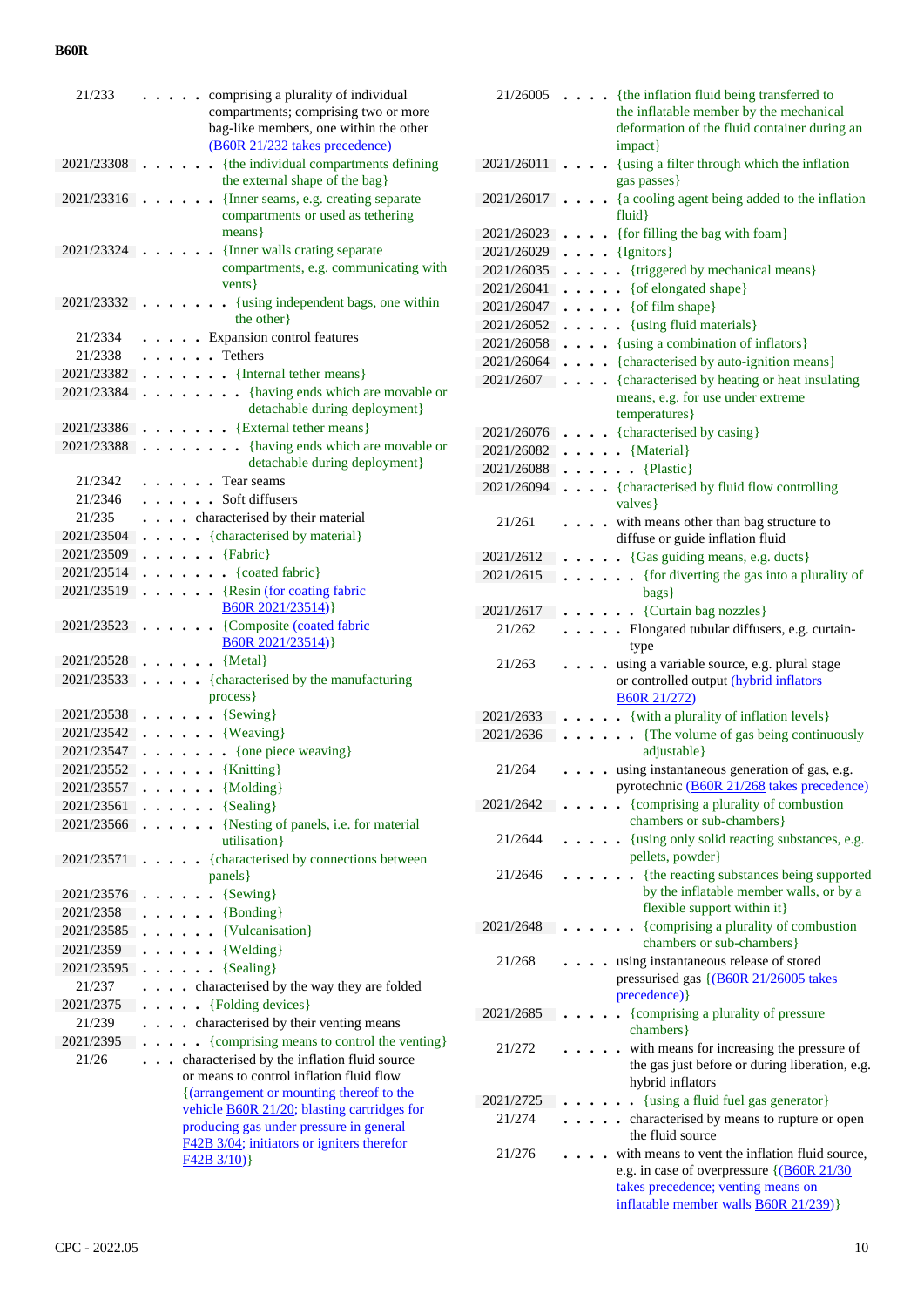| 2021/2765 | • {comprising means to control the venting}                                                                                                           |
|-----------|-------------------------------------------------------------------------------------------------------------------------------------------------------|
| 21/30     | with means to draw ambient air into the flow<br>line and mix such air with the inflation fluid                                                        |
| 21/33     | Arrangements for non-electric triggering of<br>inflation (electrical circuits for triggering safety<br>arrangements <b>B60R 21/01</b> )               |
| 2021/335  | {Connections between collision detecting<br>means and inflators using pyrothechnic<br>transmission lines}                                             |
| 21/34     | Protecting non-occupants of a vehicle, e.g.<br>pedestrians {(B60R 19/02 takes precedence)}                                                            |
| 2021/343  | {using deformable body panel, bodywork or<br>components}                                                                                              |
| 2021/346  | {means outside vehicle body}<br>$\cdot$                                                                                                               |
| 21/36     | using airbags                                                                                                                                         |
| 21/38     | using means for lifting bonnets                                                                                                                       |
| 22/00     | Safety belts or body harnesses in vehicles (safety                                                                                                    |
|           | belts or body harnesses in general A62B 35/00)                                                                                                        |
| 22/001    | {Knee, leg or head belts}                                                                                                                             |
| 2022/003  | {for restraining detainees}                                                                                                                           |
| 2022/005  | {for restraining luggages}                                                                                                                            |
| 2022/006  | {Sleeve or tubular members enveloping the seat belt                                                                                                   |
|           | for enhancing comfort or protection}                                                                                                                  |
| 2022/008  | {Belts; Fixing thereof specially adapted for pregnant                                                                                                 |
|           | users }                                                                                                                                               |
| 22/02     | Semi-passive restraint systems, e.g. systems<br>applied or removed automatically but not both                                                         |
|           | {; Manual restraint systems (knee, leg or head                                                                                                        |
|           | belts <b>B60R</b> 22/001; devices for releasing in an                                                                                                 |
|           | emergency, remote or automatic unbuckling devices                                                                                                     |
|           | B60R 22/32)                                                                                                                                           |
| 2022/021  | {Means for holding the tongue or buckle in a non-                                                                                                     |
|           | use position, e.g. for easy access by the user}                                                                                                       |
| 22/022    | . {with means for facilitating access to rear seats in<br>two-door cars}                                                                              |
| 22/023    | {Three-point seat belt systems comprising two<br>side lower and one side upper anchoring devices<br>(B60R 22/022, B60R 22/03 take precedence)}        |
| 22/024    | {Adaptations for use by small passengers, e.g.<br>children ( <b>B60R</b> 22/20 takes precedence; using<br>belt anti-slip devices <b>B60R 22/30</b> )} |
| 2022/025  | {Adaptations for use with children seats or<br>luggages}                                                                                              |
| 2022/026  | {at least two ends of the belt being retractable<br>after use }                                                                                       |
| 2022/027  | {Four-point seat belt systems, e.g. with the two<br>$\ddot{\phantom{0}}$                                                                              |
|           | upper points connected together}                                                                                                                      |
| 2022/028  | {specially adapted for use in sleeping position,<br>$\ddot{\phantom{a}}$                                                                              |
|           | e.g. for reclining seats}                                                                                                                             |
| 2022/029  | {Belt storage; Devices or systems for controlling                                                                                                     |
|           | winding up of unused seat belt}                                                                                                                       |
| 22/03     | . Means for presenting the belt or part thereof to<br>the wearer {, e.g. foot-operated}                                                               |
| 22/04     | Passive restraint systems, i.e. systems both applied<br>and removed automatically, e.g. by movement of<br>the vehicle door                            |
| 22/06     | • having the belt or harness connected to a member<br>slidable in a vehicle-mounted track                                                             |
| 22/08     | having the belt retractor mounted on or in a                                                                                                          |
|           | vehicle closure, e.g. the door                                                                                                                        |

| 22/10     | specially adapted for children or animals (children's<br>seats <b>B60N 2/24</b> )                                                                                                                                          |
|-----------|----------------------------------------------------------------------------------------------------------------------------------------------------------------------------------------------------------------------------|
|           | <b>NOTE</b>                                                                                                                                                                                                                |
|           | Groups<br>B60R 22/02{B60R 22/022} - B60R 22/08,<br>B60R 22/18 - B60R 22/48 take precedence over<br>group <b>B60R 22/10</b>                                                                                                 |
| 22/105    | • {for children (adaptation of children's seats for<br>seat belts <b>B60N</b> 2/265, <b>B60N</b> 2/2803)}                                                                                                                  |
| 22/12     | • Construction of belts or harnesses $(B60R 21/18)$<br>takes precedence {; woven fabrics for safety belts<br>$D03D$ $1/0005$ }                                                                                             |
| 22/14     | incorporating enlarged restraint areas, e.g. vests,<br>nets {, crash pads, optionally for children (crash<br>pads for occupants' safety on vehicles in general<br>B60R 21/02)                                              |
| 22/16     | . using belts which become permanently deformed,<br>i.e. one time use                                                                                                                                                      |
| 22/18     | Anchoring devices                                                                                                                                                                                                          |
| 2022/1806 | {for buckles}<br>$\ddot{\phantom{0}}$                                                                                                                                                                                      |
| 2022/1812 | • {Connections between seat belt and buckle<br>tongue}                                                                                                                                                                     |
| 2022/1818 | $\cdot$ {Belt guides}                                                                                                                                                                                                      |
| 2022/1825 | $\bullet$ $\bullet$ {using rollers}                                                                                                                                                                                        |
| 2022/1831 | . {comprising a slotted plate sliding in its plane,<br>e.g. inside circular guides}                                                                                                                                        |
| 2022/1837 | {comprising a universal mounting, e.g.<br>spherical or cardan-type}                                                                                                                                                        |
| 2022/1843 | {comprising an elongated sleeve}                                                                                                                                                                                           |
| 22/185    | with stopping means for acting directly upon the<br>$\ddot{\phantom{a}}$<br>belt in an emergency, e.g. by clamping or friction<br>{(B60R 22/195 takes precedence; combined with<br>the retractor $\underline{B60R}$ 22/42) |
| 22/1855   | {the means being sensitive to belt tension}                                                                                                                                                                                |
| 22/19     | with means for reducing belt tension during<br>use under normal conditions {(included in the<br>retractor $\underline{B60R}$ 22/44)                                                                                        |
| 22/195    | with means to tension the belt in an emergency,<br>{e.g. means of the through-anchor or splitted<br>reel type}(electrical circuits for triggering safety<br>arrangements {B60R 21/01})                                     |
|           | <b>NOTE</b>                                                                                                                                                                                                                |
|           | If the type of belt tensioner is not specified<br>and can be used indifferently for pulling belt<br>anchors or rotating belt reels, the documents<br>are classified in <b>B60R 22/46</b>                                   |
| 22/1951   | . {characterised by arrangements in vehicle or<br>relative to seat belt }                                                                                                                                                  |
| 22/1952   | {Transmission of tensioning power by cable;<br>Return motion locking means therefor}                                                                                                                                       |
| 22/1953   | {the cable being pulled by mechanical<br>$\bullet$<br>means, e.g. pre-stressed springs, bumper<br>displacement during crash}                                                                                               |
| 22/1954   | {characterised by fluid actuators, e.g.<br>pyrotechnic gas generators (actuating a cable<br>B60R 22/1952)                                                                                                                  |
| 22/1955   | {Linear actuators}                                                                                                                                                                                                         |
| 22/1956   | {Mechanical triggering means therefor (also<br>adapted for air bag inflators <b>B60R 21/33</b> )}                                                                                                                          |
| 2022/1957 | {characterised by electric actuators}                                                                                                                                                                                      |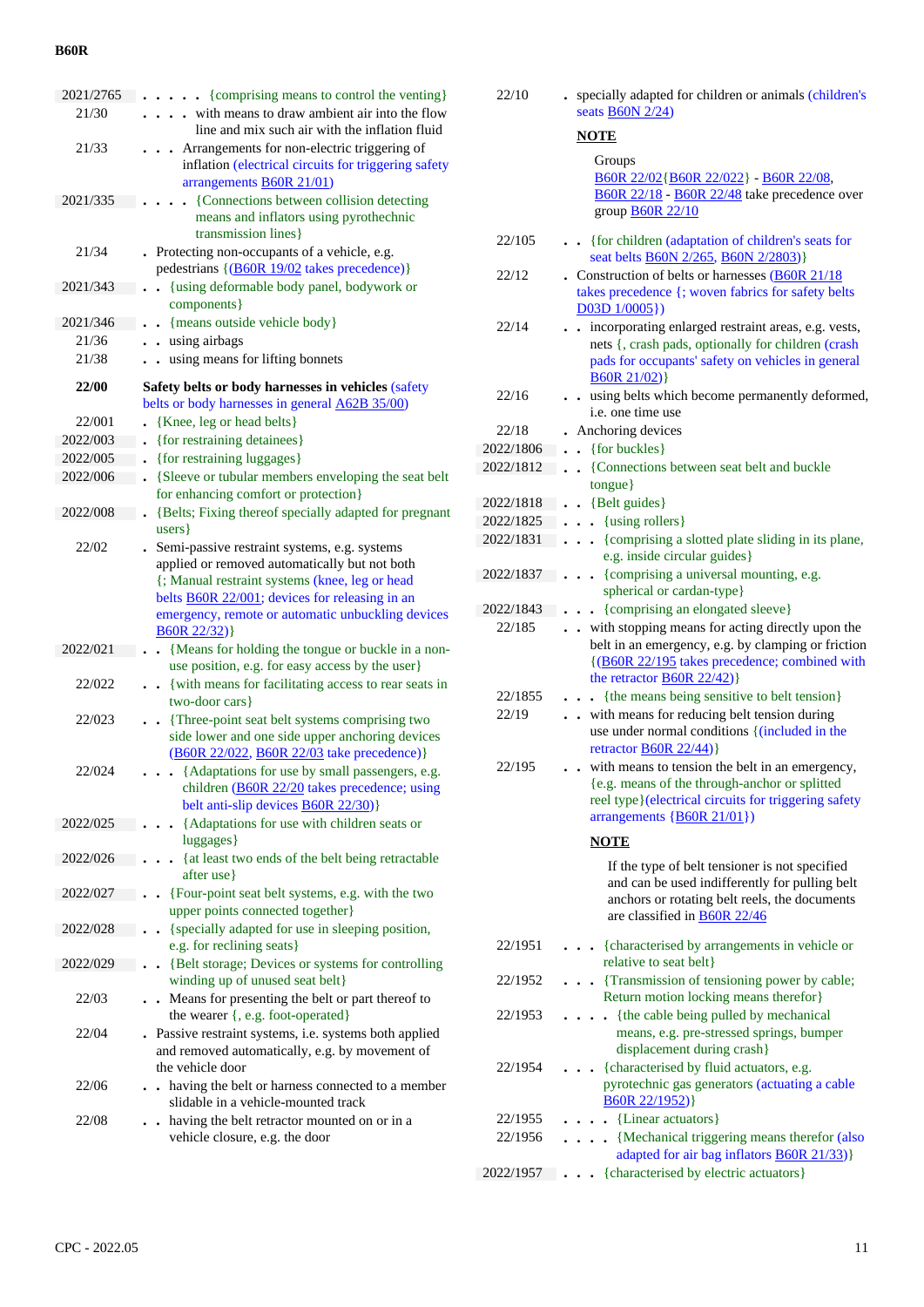| 22/1958   | {characterised by spring actuators<br>$\bullet$<br>$(B60R 22/1953$ takes precedence)                                                                                                                                                                                                                                           |
|-----------|--------------------------------------------------------------------------------------------------------------------------------------------------------------------------------------------------------------------------------------------------------------------------------------------------------------------------------|
| 22/20     | adjustable in position, e.g. in height                                                                                                                                                                                                                                                                                         |
| 22/201    | {with the belt anchor connected to a slider                                                                                                                                                                                                                                                                                    |
|           | movable in a vehicle-mounted track (for<br>passive restraint systems <b>B60R 22/06</b> )}                                                                                                                                                                                                                                      |
| 22/202    | {the slider comprising spring-actuated<br>locking means (B60R 22/205 takes<br>precedence) }                                                                                                                                                                                                                                    |
| 22/203    | {the locking means being movably<br>mounted on the slider}                                                                                                                                                                                                                                                                     |
| 22/205    | {the slider comprising emergency actuated<br>locking means}                                                                                                                                                                                                                                                                    |
| 22/206    | {Adjustable stop members for restraint systems<br>comprising belt anchor vehicle mounted tracks,<br>e.g. for passive seat belts }                                                                                                                                                                                              |
| 2022/207  | {Horizontally or transversally adjustable}                                                                                                                                                                                                                                                                                     |
| 2022/208  | {by automatic or remote control means}                                                                                                                                                                                                                                                                                         |
| 22/22     | secured to the vehicle floor                                                                                                                                                                                                                                                                                                   |
| 22/24     | secured to the side, door, or roof of the vehicle                                                                                                                                                                                                                                                                              |
| 22/26     | secured to the seat                                                                                                                                                                                                                                                                                                            |
| 2022/263  | {Front seats}                                                                                                                                                                                                                                                                                                                  |
| 2022/266  | {Rear seats, e.g. benches}                                                                                                                                                                                                                                                                                                     |
| 22/28     | incorporating energy-absorbing devices {(belt                                                                                                                                                                                                                                                                                  |
|           | anchors provided with energy-absorbing means                                                                                                                                                                                                                                                                                   |
|           | for protecting the occupants in case of physical                                                                                                                                                                                                                                                                               |
|           | contact therewith <b>B60R 21/055</b> ; belt retractors                                                                                                                                                                                                                                                                         |
|           | comprising energy-absorbing means <b>B60R 22/341</b> ,<br>B60R 22/4676)                                                                                                                                                                                                                                                        |
| 2022/281  | {for buckles}                                                                                                                                                                                                                                                                                                                  |
| 2022/282  | {using fluids or vico-elastic materials}                                                                                                                                                                                                                                                                                       |
| 2022/283  | {using tearing or scoring of material}                                                                                                                                                                                                                                                                                         |
| 2022/284  | {using electric or magnetic braking means}                                                                                                                                                                                                                                                                                     |
| 2022/285  | {using friction surfaces}                                                                                                                                                                                                                                                                                                      |
| 2022/286  | {using deformation of material}                                                                                                                                                                                                                                                                                                |
| 2022/287  | {of torsion rods or tubes}                                                                                                                                                                                                                                                                                                     |
| 2022/288  | {with means to adjust or regulate the amount of<br>$\ddot{\phantom{0}}$                                                                                                                                                                                                                                                        |
|           | energy to be absorbed}                                                                                                                                                                                                                                                                                                         |
| 2022/289  | {Energy-absorption curves}                                                                                                                                                                                                                                                                                                     |
| 22/30     | Coupling devices other than buckles, including<br>length-adjusting fittings {or anti-slip devices<br>(adaptations of manual three-point seat belt systems<br>for use by small passengers using other means<br>than belt anti-slip devices <b>B60R</b> 22/024; buckles<br>A44B 11/00; releasable fastenings in general<br>F16B) |
| 22/32     | . Devices for releasing in an emergency, e.g. after an<br>accident {; Remote or automatic unbuckling devices<br>(unlocking devices for retractors <b>B60R 22/3416</b> )}                                                                                                                                                       |
| 22/321    | • {using electric means}                                                                                                                                                                                                                                                                                                       |
| 22/322    | $\cdot$ {using automatic actuating means (B60R 22/321)                                                                                                                                                                                                                                                                         |
|           | takes precedence) }                                                                                                                                                                                                                                                                                                            |
| 22/324    | {triggered by strong traction on the seat belt,<br>e.g. with temporisation}                                                                                                                                                                                                                                                    |
| 22/325    | {using remote control means (B60R 22/321,<br>B60R 22/322 take precedence) }                                                                                                                                                                                                                                                    |
| 2022/327  | {using pyrotechnic means}                                                                                                                                                                                                                                                                                                      |
| 2022/328  | {comprising means for cutting the belt}                                                                                                                                                                                                                                                                                        |
| 22/34     | Belt retractors, e.g. reels (anchoring devices {, e.g.                                                                                                                                                                                                                                                                         |
|           | guide loops}, with means to tension the belt in an                                                                                                                                                                                                                                                                             |
|           | emergency <b>B60R 22/195</b> )                                                                                                                                                                                                                                                                                                 |
| 2022/3402 | {Retractor casings; Mounting thereof}                                                                                                                                                                                                                                                                                          |
| 22/3405   | {of the non-rotary type}<br>$\ddot{\phantom{0}}$                                                                                                                                                                                                                                                                               |

| 22/3408   | . . {without locking means (B60R 22/3405 takes                                                               |
|-----------|--------------------------------------------------------------------------------------------------------------|
|           | precedence) }                                                                                                |
| 22/341    | {comprising energy-absorbing means}                                                                          |
| 22/3413   | {operating between belt reel and retractor<br>$\ddot{\phantom{0}}$<br>frame (B60R 22/4676 takes precedence)} |
| 22/3416   | {Unlocking devices for retractors (B60R 22/3405)<br>$\ddot{\phantom{a}}$<br>takes precedence) }              |
| 2022/3419 | {with end lock preventing means}                                                                             |
| 2022/3421 | {with means for locking the belt reel in a non-use                                                           |
|           | position, e.g. for seat mounted retractor when the<br>seat is in a non-locked condition}                     |
| 2022/3424 | {Multi-spool or multi-belt retractors}                                                                       |
| 2022/3427 | {Seat belt connection on reels}                                                                              |
| 22/343    | with electrically actuated locking means<br>$\{(B60R 22/3405 \text{ takes precedence})\}$                    |
| 22/347    | with means for permanently locking the retractor                                                             |
|           | during the wearing of the belt $(\{B60R\ 22/3405\})$ ,<br>B60R 22/343, B60R 22/415 take precedence)          |
| 2022/3475 | {having means for acting directly upon the belt,                                                             |
|           | e.g. by clamping or friction}                                                                                |
| 22/35     | . . the locking means being automatically actuated                                                           |
| 22/353    | in response to belt movement when a wearer<br>$\ddots$<br>applies the belt                                   |
| 2022/3535 | {comprising anti-cinch devices}<br>$\ddot{\phantom{a}}$<br>$\bullet$                                         |
| 22/357    | . . in response to fastening of the belt buckle                                                              |
| 22/36     | self-locking in an emergency $({860R 22}/3405)$ ,                                                            |
|           | B60R 22/343 take precedence)                                                                                 |
| 22/38     | responsive only to belt movement                                                                             |
| 2022/385  | {with adjustable sensitivity}                                                                                |
| 22/40     | responsive only to vehicle movement                                                                          |
| 2022/401  | • {with adjustable sensor}                                                                                   |
| 2022/402  | {automatically adjustable to keep a<br>vertical position, e.g. irrespective of seat or<br>vehicle tilting}   |
| 2022/403  | {using externally controlled means, e.g.<br>linked with seat back hinge}                                     |
| 2022/404  | {with remote sensor, e.g. for mounting on<br>seat }                                                          |
| 22/405    | responsive to belt movement and vehicle                                                                      |
|           | movement                                                                                                     |
| 22/41     | with additional means for preventing locking<br>{during unwinding} under predetermined<br>conditions         |
| 22/415    | with additional means allowing a permanent                                                                   |
|           | locking of the retractor during the wearing of<br>the belt                                                   |
| 22/42     | having means for acting directly upon the belt,                                                              |
|           | e.g. by clamping or friction {(not combined                                                                  |
|           | with the retractor $\angle{B60R}$ 22/185)}                                                                   |
| 22/44     | with means for reducing belt tension during                                                                  |
|           | use under normal conditions {(not included in                                                                |
|           | the retractor $\underline{B60R}$ 22/19; $\underline{B60R}$ 22/3405 takes                                     |
|           | precedence) }                                                                                                |
| 2022/4406 | {Spring shapes; Spring characteristic; Springs<br>with adjustable anchoring means}                           |
| 2022/4413 | {by connecting the retracting spring to the<br>belt reel by means of a transmission which                    |
|           | decreases the spring force when the belt is                                                                  |
|           | pulled out, e.g. using conical pulleys}                                                                      |
| 2022/442  | {using one spring and one additional retraction<br>device in parallel}                                       |
| 2022/4426 | {the additional retraction device being a                                                                    |
|           | second spring}                                                                                               |
| 2022/4433 | {externally controlled}                                                                                      |
|           |                                                                                                              |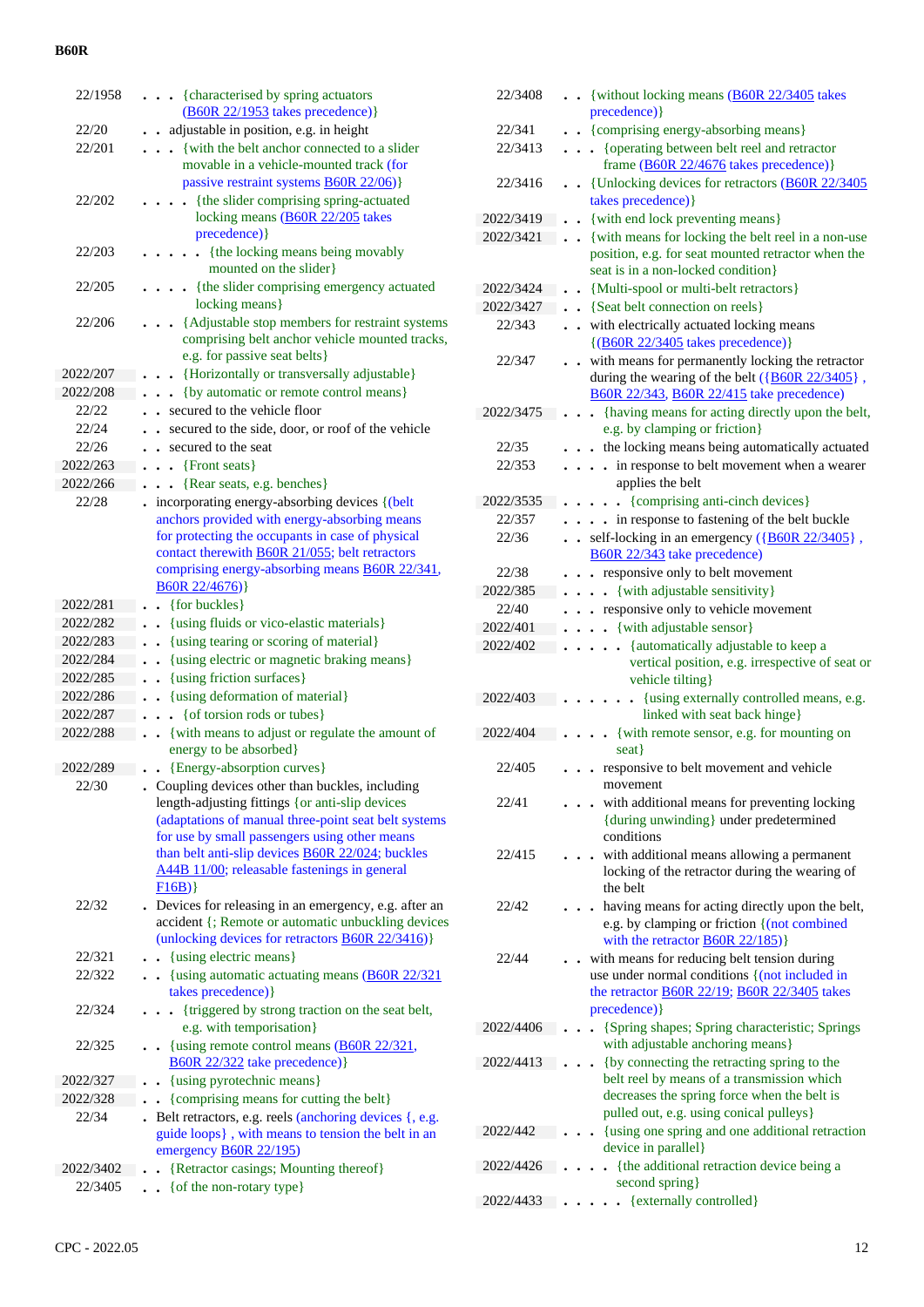| 2022/444              | {the additional retraction device being an<br>$\bullet$<br>electric actuator}                                                                                                                                                                                           |
|-----------------------|-------------------------------------------------------------------------------------------------------------------------------------------------------------------------------------------------------------------------------------------------------------------------|
| 2022/4446             | {using one spring and one additional retraction<br>device in series}                                                                                                                                                                                                    |
| 2022/4453             | {the additional retraction device being a<br>second spring}                                                                                                                                                                                                             |
| 2022/446              | {with external control means}<br>$\sim$                                                                                                                                                                                                                                 |
| 2022/4466             | {the additional retraction device being an                                                                                                                                                                                                                              |
|                       | electric actuator}                                                                                                                                                                                                                                                      |
| 2022/4473             | {using an electric retraction device<br>$\ddot{\phantom{0}}$                                                                                                                                                                                                            |
|                       | (combined with a spring B60R 2022/444,                                                                                                                                                                                                                                  |
|                       | B60R 2022/4466) }                                                                                                                                                                                                                                                       |
| 2022/448<br>2022/4486 | {using a fluid actuated retraction device}                                                                                                                                                                                                                              |
| 2022/4493             | {for cancelling the belt tension}<br>{for braking the belt reel using friction surfaces                                                                                                                                                                                 |
|                       | or the like                                                                                                                                                                                                                                                             |
| 22/46                 | {Reels} with means to tension the belt in an<br>emergency {by forced winding up}(electrical<br>circuits for triggering safety arrangements<br><b>B60R 21/01</b> {tensioners using reels only guiding<br>the belt during normal use, e.g. splitted reels<br>B60R 22/195) |
| 22/4604               | . {characterised by arrangements in vehicle or<br>relative to seat belt}                                                                                                                                                                                                |
| 2022/4609             | {using a plurality of tensioners}<br>$\ddot{\phantom{0}}$                                                                                                                                                                                                               |
| 2022/4614             | {one pretensioner acting on a plurality of                                                                                                                                                                                                                              |
|                       | belts }                                                                                                                                                                                                                                                                 |
| 22/4619               | • {Transmission of tensioning power by cable,<br>e.g. using a clutch on reel side}                                                                                                                                                                                      |
| 22/4623               | {the cable being pulled by mechanical<br>means, e.g. pre-stressed springs, bumper                                                                                                                                                                                       |
|                       | displacement during crash}                                                                                                                                                                                                                                              |
| 22/4628               | {characterised by fluid actuators, e.g.                                                                                                                                                                                                                                 |
|                       | pyrotechnic gas generators (actuating a cable                                                                                                                                                                                                                           |
| 22/4633               | B60R 22/4619)}<br>{Linear actuators, e.g. comprising a piston                                                                                                                                                                                                           |
|                       | moving along reel axis and rotating along its                                                                                                                                                                                                                           |
|                       | own axis}                                                                                                                                                                                                                                                               |
| 2022/4638             | {comprising a piston moving along or in<br>parallel to the reel axis }                                                                                                                                                                                                  |
| 2022/4642             | {the gas directly propelling a flexible driving                                                                                                                                                                                                                         |
|                       | means, e.g. a plurality of successive masses,<br>in a tubular chamber}                                                                                                                                                                                                  |
| 2022/4647             | {the driving means being a belt, a chain or                                                                                                                                                                                                                             |
|                       | the like }                                                                                                                                                                                                                                                              |
| 22/4652               | {Mechanical triggering means therefor (also                                                                                                                                                                                                                             |
|                       | adapted for air bag inflators <b>B60R 21/33</b> )}                                                                                                                                                                                                                      |
| 2022/4657             | {comprising a plurality of charges}                                                                                                                                                                                                                                     |
| 2022/4661             | {comprising venting means, e.g. for avoiding                                                                                                                                                                                                                            |
|                       | overpressure in case of fire or for allowing<br>return motion with energy absorption}                                                                                                                                                                                   |
| 2022/4666             | {characterised by electric actuators}                                                                                                                                                                                                                                   |
| 22/4671               | {characterised by spring actuators                                                                                                                                                                                                                                      |
|                       | (B60R 22/4623 takes precedence)}                                                                                                                                                                                                                                        |
| 22/4676               | {comprising energy-absorbing means operating<br>between belt reel and retractor frame}                                                                                                                                                                                  |
| 2022/468              | {characterised by clutching means between<br>actuator and belt reel}                                                                                                                                                                                                    |
| 2022/4685             | {with means to adjust or regulate the tensioning                                                                                                                                                                                                                        |
|                       | force in relation to external parameters}                                                                                                                                                                                                                               |
| 2022/469              | {reusable}                                                                                                                                                                                                                                                              |
| 2022/4695             | {without winding function during normal use}                                                                                                                                                                                                                            |
| 22/48                 | Control systems, alarms, or interlock systems, for                                                                                                                                                                                                                      |
|                       | the correct application of the belt or harness                                                                                                                                                                                                                          |

| 2022/4808 | • • {Sensing means arrangements therefor}                                                            |
|-----------|------------------------------------------------------------------------------------------------------|
| 2022/4816 | . {for sensing locking of buckle}                                                                    |
| 2022/4825 | . {for sensing amount of belt winded on                                                              |
|           | retractor}                                                                                           |
| 2022/4833 | {for sensing locking of retractor}<br>$\ddot{\phantom{0}}$                                           |
| 2022/4841 | . {for sensing belt tension}                                                                         |
| 2022/485  | {for sensing belt anchor position, belt<br>.                                                         |
|           | orientation, or the like}                                                                            |
| 2022/4858 | {for sensing pressure on seat}<br>$\bullet$ $\bullet$                                                |
| 2022/4866 | • {Displaying or indicating arrangements thereof}                                                    |
| 2022/4875 | {on vehicle exterior}                                                                                |
| 2022/4883 | • {Interlock systems}                                                                                |
| 2022/4891 | {preventing use of the vehicle when the<br>$\ddot{\phantom{a}}$                                      |
|           | seatbelt is not fastened}                                                                            |
| 25/00     |                                                                                                      |
|           | Fittings or systems for preventing or indicating<br>unauthorised use or theft of vehicles (locks for |
|           | vehicles E05B 77/00-E05B 85/00)                                                                      |
| 25/001    | • {Anti-theft devices acting on jacking means or                                                     |
|           | props, e.g. for trailers }                                                                           |
| 25/002    | • {Locking of control actuating or transmitting means                                                |
|           | (of steering mechanism <b>B60R 25/02</b> )}                                                          |
| 25/003    | . {locking of control actuating means}                                                               |
| 25/005    | . { of foot actuated control means (rods                                                             |
|           | connecting pedals and steering wheels                                                                |
|           | B60R 25/0221)                                                                                        |
| 25/006    | {using means preventing access, e.g. boxes,<br>$\ddot{\phantom{0}}$                                  |
|           | shutters }                                                                                           |
| 25/007    | . { of hand actuated control means }                                                                 |
| 25/008    | {comprising means for locking two or more                                                            |
|           | control means together, e.g. hand-brake                                                              |
|           | handle and gear shift lever}                                                                         |
| 25/01     | • operating on vehicle systems or fittings, e.g. on                                                  |
|           | doors, seats or windscreens                                                                          |
|           |                                                                                                      |
| 25/012    | {Airbags triggered}<br>$\ddot{\phantom{0}}$                                                          |
| 25/014    | {comprising means for locking the seat or parts                                                      |
|           | thereof in a driving prevention position}                                                            |
| 25/016    | {comprising means for shuttering the windscreen<br>$\ddot{\phantom{0}}$                              |
|           | or part thereof}                                                                                     |
| 25/018    | {Thief traps}                                                                                        |
| 25/02     | operating on the steering mechanism                                                                  |
| 25/021    | restraining movement of the steering column                                                          |
|           | or steering wheel hub, e.g. restraining means                                                        |
|           | controlled by ignition switch                                                                        |
| 25/02102  | {with supplementary safety device                                                                    |
|           | preventing operation of the starter of an                                                            |
|           | engine already running}                                                                              |
| 25/02105  | {Arrangement of the steering column                                                                  |
| 25/02107  | thereof}                                                                                             |
|           | {comprising overload clutching means}                                                                |
| 25/0211   | {comprising a locking member radially and                                                            |
| 25/02113  | linearly moved towards the steering column}                                                          |
|           | {manually actuated, e.g. using removable                                                             |
| 25/02115  | locking means}                                                                                       |
| 25/02118  | {key actuated}                                                                                       |
|           | {with linear bolt motion parallel to the<br>lock axis}                                               |
| 25/02121  | {comprising safety devices avoiding                                                                  |
|           | locking until removal of the key}                                                                    |
| 25/02123  | • {using an axially slidable lock                                                                    |
|           | cylinder}                                                                                            |
| 25/02126  | {with linear bolt motion perpendicular<br>to the lock axis}                                          |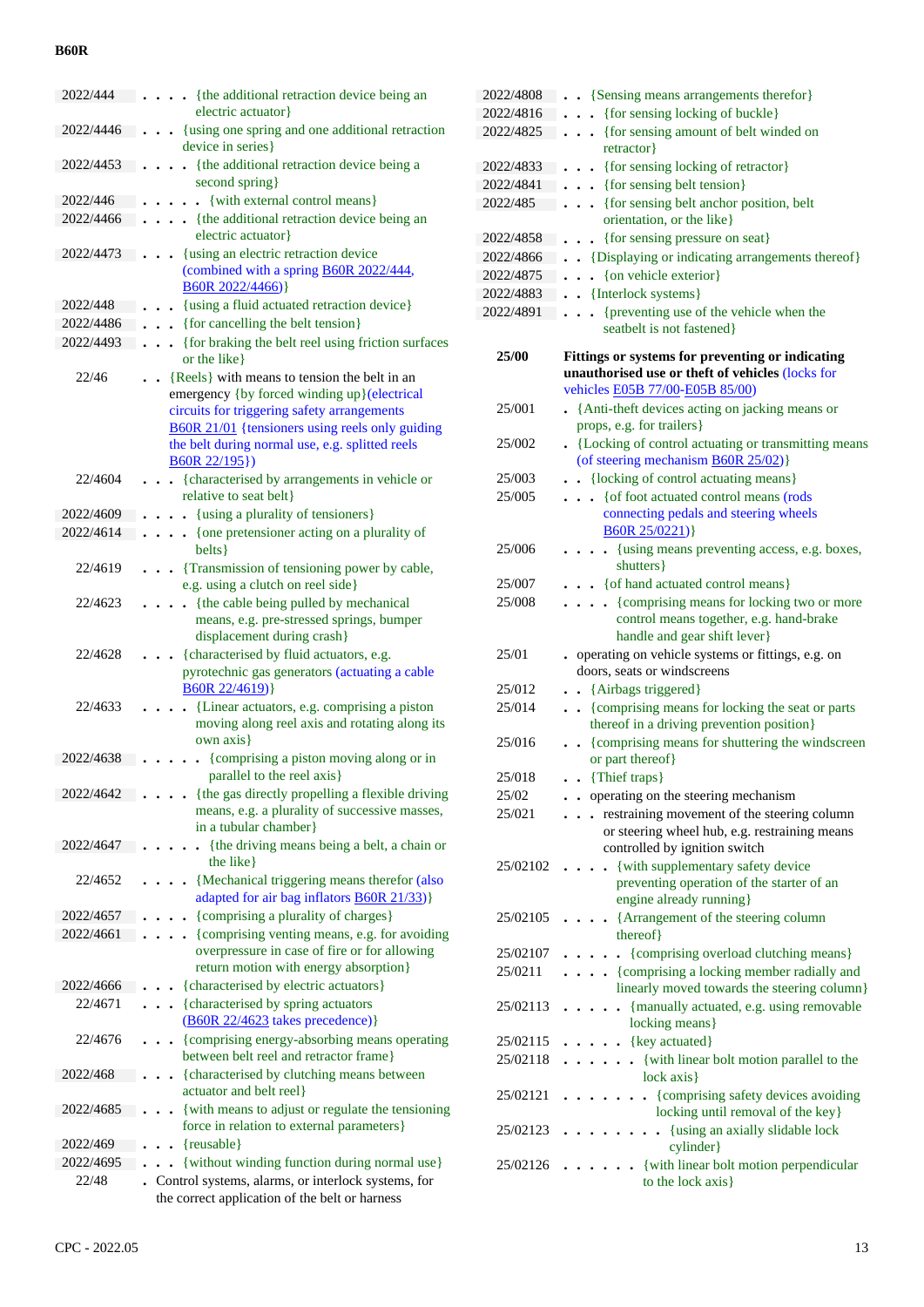| 25/02128  | • {comprising safety devices avoiding<br>locking until removal of the key}                                                 |  |
|-----------|----------------------------------------------------------------------------------------------------------------------------|--|
| 25/02131  | {by using an axially slidable lock                                                                                         |  |
|           | cylinder                                                                                                                   |  |
| 25/02134  | {comprising a locking member axially<br>moved along the steering column}                                                   |  |
| 25/02136  | {manually actuated, e.g. using removable<br>locking members}                                                               |  |
| 25/02139  | {key actuated}                                                                                                             |  |
| 25/02142  | {comprising externally controlled safety                                                                                   |  |
|           | devices for preventing locking during vehicle<br>running condition}                                                        |  |
| 25/02144  | {interlocked with gear box or gear lever}                                                                                  |  |
| 25/02147  | {comprising a locking member having                                                                                        |  |
|           | other than linear, axial or radial motion, e.g.<br>rotatable; Steering column locking using<br>balls, rollers or the like} |  |
| 25/0215   | using electric means, e.g. electric motors or<br>solenoids                                                                 |  |
| 25/02153  | {comprising a locking member radially<br>and linearly moved towards the steering<br>column}                                |  |
| 25/02156  | {comprising a locking member axially<br>moved along the steering column}                                                   |  |
| 25/022    | operating on the steering wheel, e.g. bars<br>locked to the steering wheel rim (B60R 25/021                                |  |
|           | takes precedence)                                                                                                          |  |
| 25/0221   | {restraining means joining the steering wheel<br>with another part of the car, e.g. pedals}                                |  |
| 25/0222   | {by disjoining steering wheel and column}                                                                                  |  |
| 25/0224   | {restraining of steering wheel by collapsing                                                                               |  |
|           | against column}                                                                                                            |  |
| 25/0225   | {using a rod locked on the steering wheel rim<br>$(B60R 25/0221$ takes precedence)}                                        |  |
| 25/0227   | {using means preventing access, e.g. boxes<br>enclosing the steering wheel (B60R 25/014<br>takes precedence) }             |  |
| 25/0228   | {comprising a locking bolt or fork slidable<br>between or around the steering wheel<br>spokes }                            |  |
| 25/023    | . Countermeasures against the physical<br>destruction of the steering lock                                                 |  |
| 25/04     | operating on the propulsion system, e.g. engine or<br>drive motor                                                          |  |
| 2025/0405 | {from the external}<br>$\ddot{\phantom{a}}$                                                                                |  |
| 2025/041  | {Preventing use of engine operating on the<br>$\ddot{\phantom{0}}$                                                         |  |
|           | fluid supply }                                                                                                             |  |
| 2025/0415 | {with safe immobilisation}                                                                                                 |  |
| 25/042    | operating on the fuel supply                                                                                               |  |
| 25/043    | . by blocking the exhaust                                                                                                  |  |
| 25/044    | . by limiting or blocking the air supply                                                                                   |  |
| 25/045    | . by limiting or cutting the electrical supply to<br>the propulsion unit                                                   |  |
| 25/06     | • operating on the vehicle transmission                                                                                    |  |
| 25/063    | . . {Locking of foot actuated control actuating<br>means }                                                                 |  |
| 25/066    | {Locking of hand actuated control actuating<br>$\ddot{\phantom{0}}$<br>$means\}$                                           |  |
| 25/08     | operating on brakes or brake systems                                                                                       |  |
| 25/083    | {Locking of foot-actuated control actuating<br>means }                                                                     |  |
| 25/086    | • {Locking of hand-actuated control actuating<br>means }                                                                   |  |
| 25/09     | by restraining wheel rotation, e.g. wheel clamps                                                                           |  |
|           |                                                                                                                            |  |

| 25/093    | . {comprising ground-engaging means}                                                 |
|-----------|--------------------------------------------------------------------------------------|
| 25/096    | {comprising means for deflating tyres}                                               |
| 25/10     | . actuating a signalling device                                                      |
| 25/1001   | {Alarm systems associated with another car<br>$\ddot{\phantom{a}}$                   |
|           | fitting or mechanism, e.g. door lock or knob,                                        |
|           | pedals (features related to the general power                                        |
|           | supply <b>B60R 25/1018</b> )}                                                        |
| 25/1003   | • {Alarm systems characterised by arm or disarm                                      |
|           | features }                                                                           |
| 25/1004   | • {Alarm systems characterised by the type of                                        |
|           | sensor, e.g. current sensing means (using door                                       |
|           | lock sensors <b>B60R 25/1001</b> )}                                                  |
| 25/1006   | {Mechanical sensors, e.g. pendulums<br>$\ddotsc$                                     |
|           | (B60R 25/101 takes precedence) }                                                     |
| 25/1007   | • {comprising associated circuitry}<br>$\ddot{\phantom{0}}$                          |
| 25/1009   | . {Sonic sensors; Signal treatment therefor}                                         |
| 25/101    | . . {Fuel level sensors}                                                             |
| 25/1012   | • · {Zone surveillance means, e.g. parking lots,                                     |
|           | truck depots}                                                                        |
| 2025/1013 | {Alarm systems characterised by the type of<br>warning signal, e.g. visual, audible} |
| 2025/1015 | {Signal coming from the exhaust}                                                     |
| 2025/1016 | {Remote signals alerting owner or authorities,<br>$\ddot{\phantom{0}}$               |
|           | e.g. radio signals}                                                                  |
| 25/1018   | {Alarm systems characterised by features related<br>$\ddot{\phantom{0}}$             |
|           | to the general power supply}                                                         |
| 25/102    | a signal being sent to a remote location, e.g. a                                     |
|           | radio signal being transmitted to a police station,                                  |
|           | a security company or the owner                                                      |
| 25/1025   | . {preventing jamming or interference of said                                        |
|           | signal}                                                                              |
| 25/104    | characterised by the type of theft warning<br>$\ddot{\phantom{a}}$                   |
|           | signal, e.g. visual or audible signals with special                                  |
|           | characteristics                                                                      |
| 25/1045   | {Signal comming from the exhaust}                                                    |
| 25/20     | Means to switch the anti-theft system on or off                                      |
| 25/2009   | {Antitheft state indicator}<br>$\overline{a}$                                        |
| 25/2018   | {Central base unlocks or authorises unlocking}<br>$\ddot{\phantom{a}}$               |
| 25/2027   | {with data signals passing through the human                                         |
|           | body}                                                                                |
| 25/2036   | {by using the door logic and door and engine                                         |
| 25/2045   | unlock means}                                                                        |
| 25/2054   | {by hand gestures}<br>$\cdot$<br>{by foot gestures}                                  |
| 25/2063   | $\ddot{\phantom{0}}$<br>{Ignition switch geometry}                                   |
| 25/2072   | {with means for preventing jamming or                                                |
|           | $\ddot{\phantom{0}}$<br>interference of a remote switch control signal}              |
| 25/2081   | • {combined with personal settings of other vehicle                                  |
|           | devices, e.g. mirrors, seats, steering wheels}                                       |
| 25/209    | {Remote starting of engine}                                                          |
| 25/21     | using hidden switches                                                                |
| 25/22     | using mechanical identifiers                                                         |
| 25/225    | {key in lock presence switch}<br>$\ddot{\phantom{0}}$                                |
| 25/23     | . using manual input of alphanumerical codes                                         |
| 25/24     | using electronic identifiers containing a code not<br>$\ddot{\phantom{a}}$           |
|           | memorised by the user                                                                |
| 25/241    | {whereby access privileges are related to the<br>$\ddot{\phantom{0}}$                |
|           | identifiers }                                                                        |
| 25/243    | {with more than one way to gain access}<br>$\bullet$                                 |
| 25/245    | • · {where the antenna reception area plays a role}                                  |
| 25/246    | {characterised by the challenge triggering}                                          |
| 25/248    | {Electronic key extraction prevention}                                               |
|           |                                                                                      |